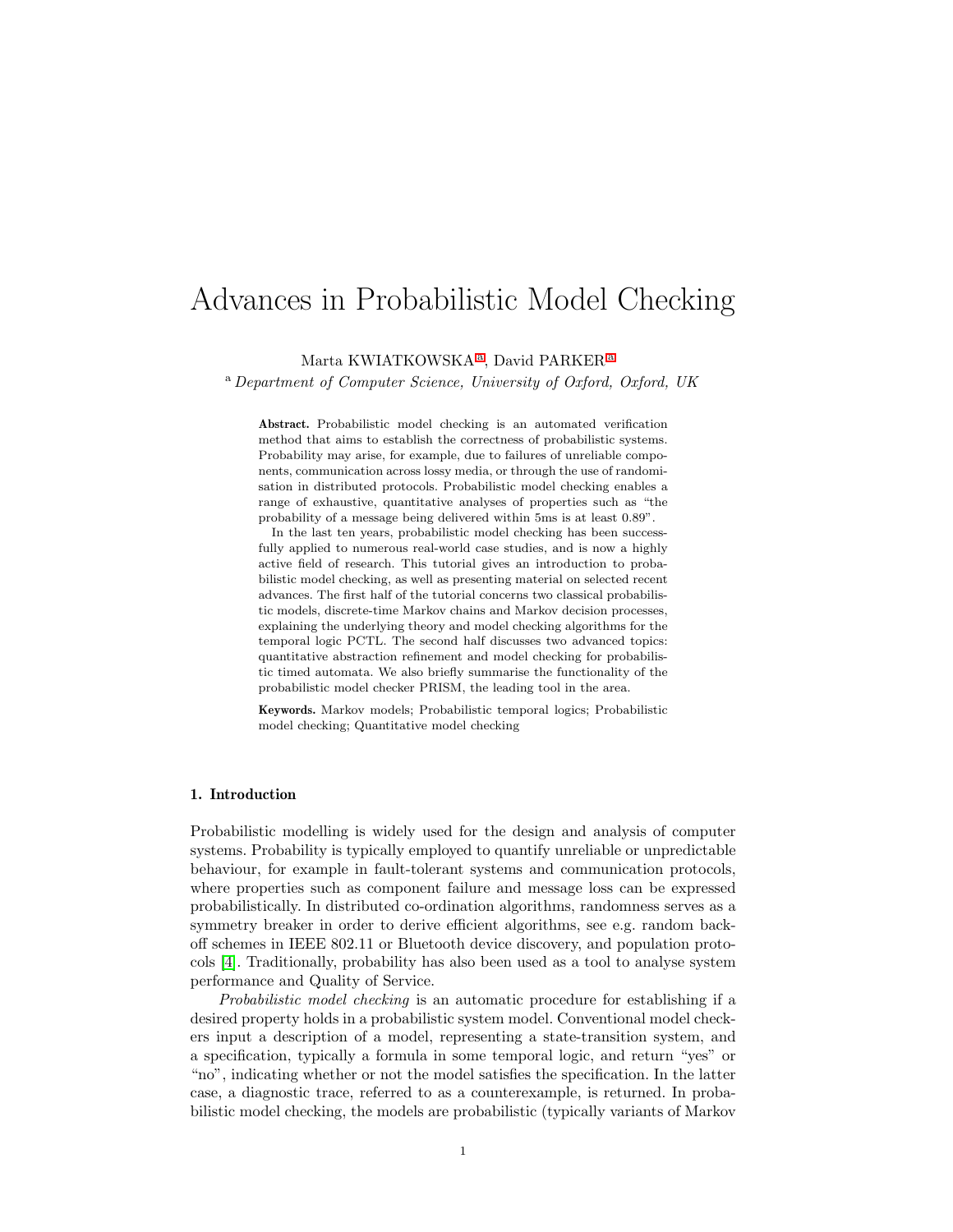chains), in the sense that they encode the probability of making a transition between states instead of simply the existence of such a transition. A probability space induced on the executions of the system enables calculation of the likelihood of the occurrence of certain events of interest. This in turn allows quantitative statements to be made about the system's behaviour, expressed as probabilities or expectations, in addition to the qualitative statements made by conventional model checking. Probabilities are captured via *probabilistic operators* that extend conventional (timed or untimed) temporal logics. Models can be additionally annotated with costs and rewards, and the *reward operator* enables the computation of expectations with respect to the underlying probability space. The extended logics can express the following *probabilistic* and *reward specifications*:

- for a randomised leader election algorithm: "leader election is eventually resolved with probability 1";
- for a security protocol: "the chance of intrusion is at most  $0.0001\%$ ";
- for a web service: "what is the probability of a response within 5ms?";
- for a wireless communication protocol: "what is the worst-case expected time for delivering a data packet?";
- for a battery-powered device: "the maximum expected energy consumption in 24hrs is at most 190J".

Note that answers to the above queries can be truth values, when the specification simply asks for a comparison to a probability threshold, or quantitative, returning the actual probability or expectation.

The first algorithms for probabilistic model checking were proposed in the 1980s [\[36,](#page-24-0)[63,](#page-25-0)[21\]](#page-23-0), originally focussing on qualitative probabilistic temporal properties (i.e. those satisfied with probability 1 or 0) but later also introducing quantitative properties. These were followed by various extensions [\[35,](#page-24-1)[14,](#page-23-1)[8\]](#page-22-1) and first implementations [\[34,](#page-24-2)[5\]](#page-22-2). However, the first industrial strength probabilistic model checkers were developed only in the 2000s [\[24,](#page-23-2)[40\]](#page-24-3), when the field matured. Probabilistic model checking draws on conventional model checking, since it relies on reachability analysis of the underlying transition system, and to this end techniques such as symbolic model checking, symmetry reduction, counterexamples and abstraction refinement have been usefully adapted. This is combined with appropriate numerical methods, such as linear algebra or linear programming, in order to provide the calculation of the actual likelihoods and expectations. The main advantage is that the analysis is exhaustive, resulting in numerically exact answers to the temporal logic queries (in contrast to approximate analysis methods such as simulation), and is able to express detailed temporal constraints on the system's executions (in contrast to analytical methods).

Probabilistic model checking has been successfully applied in a multitude of domains: distributed coordination algorithms, wireless communication protocols, security, anonymity and quantum cryptographic protocols, nanotechnology designs, power management and modelling of biological processes. Several flaws and unusual features have been discovered using the techniques; for more information, see e.g. [\[50,](#page-25-1)[67\]](#page-25-2). As more real-world case studies are being analysed, user expectations are growing with regards to the efficiency and accuracy of the results, the degree of automation of the methods, and the range of systems that can be modelled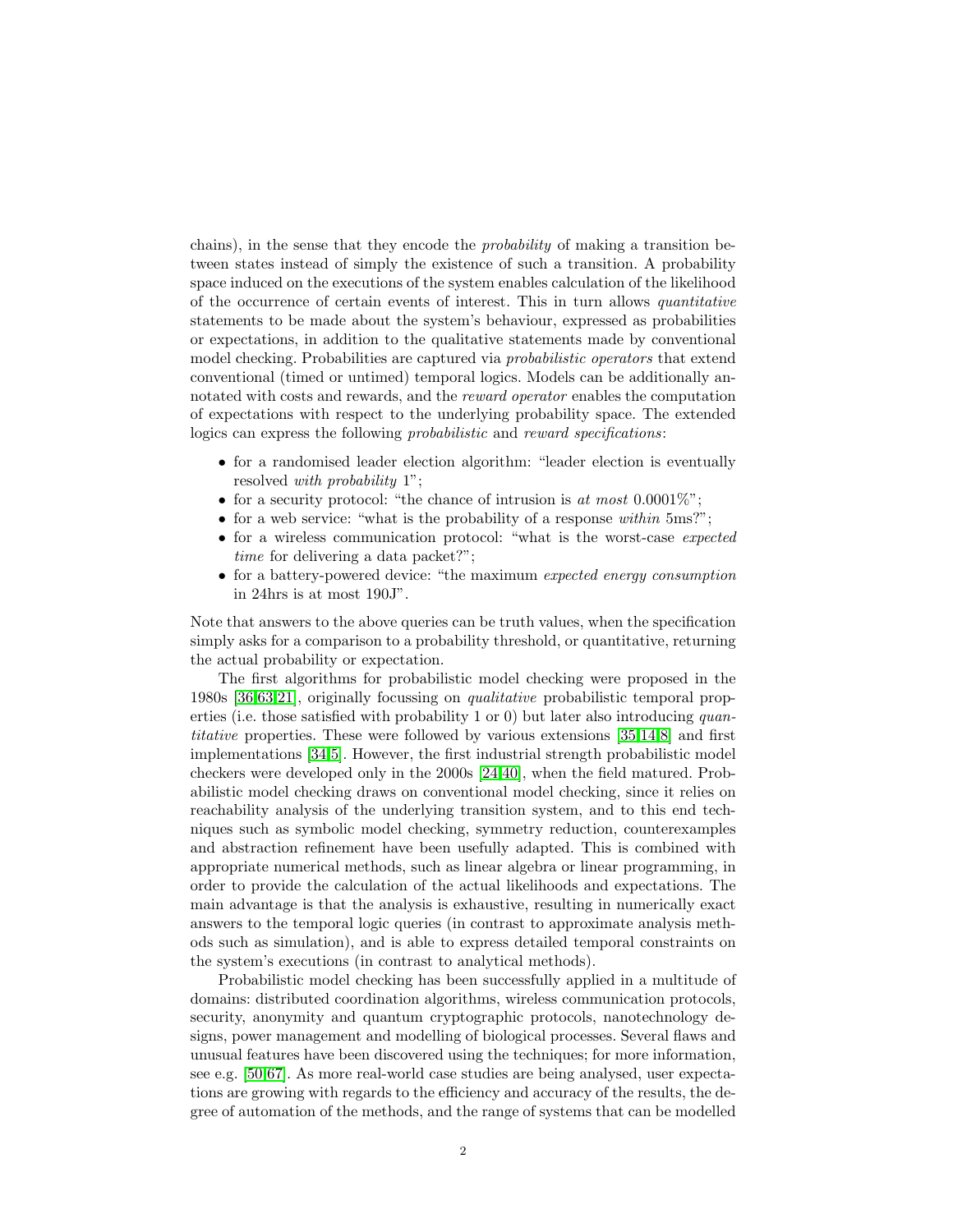and analysed. Probabilistic model checking has developed into an exciting and highly active field of research that covers the full spectrum, from theory, through implementation techniques, to applications, and we are pleased to introduce the reader to the main concepts, as well describe some research highlights.

Outline. This tutorial begins with an introduction to probabilistic model checking based on two classical probabilistic models with discrete states and discrete probability distributions – discrete time Markov chains and Markov decision processes – which respectively model fully probabilistic systems and concurrent probabilistic systems. We introduce the probabilistic temporal logic PCTL and its reward extension, which is interpreted over states of the two classical models, and explain the corresponding model checking methods. The second half of the tutorial discusses two advanced topics: quantitative abstraction refinement for Markov decision processes and model checking for probabilistic timed automata. The latter can be viewed as Markov decision processes extended with real-valued clocks, and the former method underpins their model checking, in addition to model checking for real probabilistic software. The models, specification formalisms and techniques introduced here are supported by the probabilistic model checker PRISM [\[55,](#page-25-3)[67\]](#page-25-2), which is also briefly described.

#### 2. Preliminaries

Let  $\Omega$  be a *sample set*, the set of possible outcomes of an experiment. A pair  $(\Omega, \mathcal{F})$  is said to be a *sample space* if  $\mathcal F$  is a  $\sigma$ -field of subsets of  $\Omega$ , often built from basic cylinders/cones by closing w.r.t. countable unions and complement. The elements of F are called *events.* A triple  $(\Omega, \mathcal{F}, \mu)$  is a probability space if  $\mu$  is a probability measure over F, i.e.  $0 \leq \mu(A) \leq 1$  for all  $A \in \mathcal{F}$ ;  $\mu(\emptyset) = 0$ ,  $\mu(\Omega) = 1$  and  $\mu(\bigcup_{k=1}^{\infty} A_k) = \sum_{k=1}^{\infty} \mu(A_k)$  for disjoint  $A_k$ .

Let  $(\Omega, \mathcal{F}, \mu)$  be a probability space. A measurable function  $X : \Omega \to \mathbb{R}_{\geqslant 0}$ is said to be a random variable. The expectation (or average value) of X with respect to the measure  $\mu$  is given by the following integral:

$$
\mathbb{E}[X] \stackrel{\text{def}}{=} \int_{\omega \in \Omega} X(\omega) \, \mathrm{d}\mu \, .
$$

For a countable set S, a *discrete probability distribution* on S is a function  $\mu$ :  $S \to [0,1]$  such that  $\sum_{s \in S} \mu(s) = 1$ . The set of all probability distributions over the S is denoted  $Dist(S)$ .

#### 3. Model Checking for Discrete-time Markov Chains

We begin with the simplest probabilistic model, that of *discrete-time Markov* chains (DTMCs), which model systems whose behaviour at each point in time can be described by a discrete probabilistic choice over several possible outcomes. This might represent, for example, an electronic coin toss, as used to implement a randomised algorithm, or transmission of a message over an unreliable channel,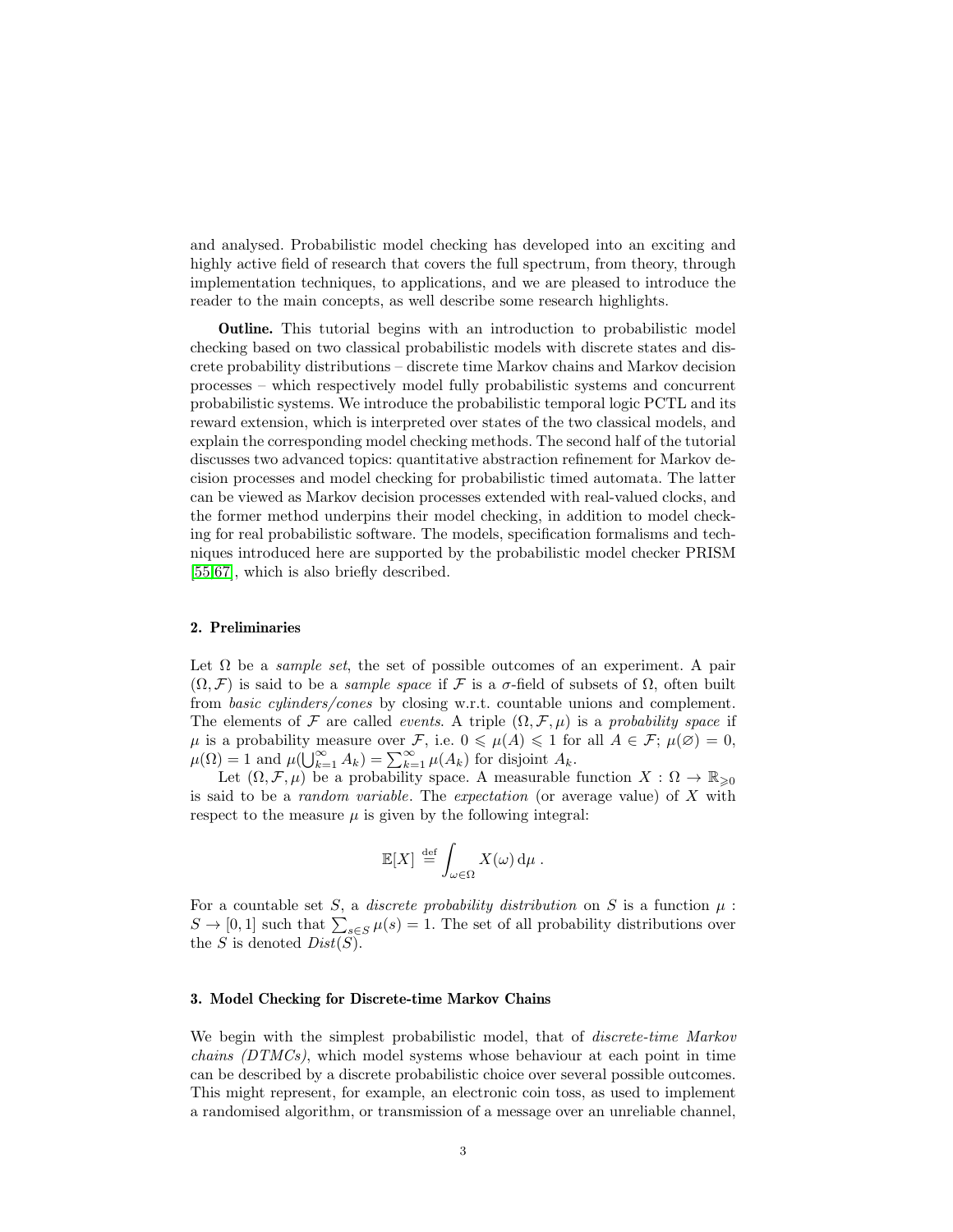

<span id="page-3-0"></span>Figure 1. An example DTMC and its transition probability matrix P.

which is known to fail with a certain probability. Essentially, a DTMC can be thought of as a labelled state-transition system in which each transition is annotated with a probability value indicating the likelihood of its occurrence. For this model, we introduce PCTL, a probabilistic and reward extension of the branching time logic CTL, and briefly describe the underlying algorithms.

#### 3.1. Discrete-time Markov Chains

A discrete time Markov chain consists of discrete states, representing the configurations of the system, and has transitions governed by (discrete) probability distributions over the target states.

Definition 1 (Discrete-time Markov chain) A discrete-time Markov chain (DTMC) is a tuple  $\mathcal{D} = (S, \overline{s}, P, L)$  where S is a (countable) set of states,  $\overline{s} \in S$  is an initial state,  $\mathbf{P} : S \times S \rightarrow [0,1]$  is a transition probability matrix such that  $\sum_{s' \in S} \mathbf{P}(s, s') = 1$  for all  $s \in S$ , and  $L : S \to 2^{AP}$  is a labelling function mapping each state to a set of atomic propositions taken from a set AP .

Each element  $\mathbf{P}(s, s')$  of the matrix **P** gives the probability of taking a transition from  $s$  to  $s'$ , where the transition is assumed to take a discrete time-step. This means that there is no notion of real time, though reasoning about discrete time is possible through state variables keeping track of time and 'counting' transition steps. Note that there are no deadlocks, and all terminating states are modelled with a self-loop.

We can unfold a DTMC model into a set of paths. A path through a DTMC is a non-empty (finite or infinite) sequence of states  $\omega = s_0 s_1 s_2 \dots$  with  $\mathbf{P}(s_i, s_{i+1}) > 0$  for all  $i \geqslant 0$ . The probability matrix **P** induces a probability space on the set of infinite paths  $Path_s$ , which start in the state s, using the cylinder construction [\[48\]](#page-24-4) as follows. An observation of a finite path determines a basic event (cylinder). Let  $s = s_0$ . For  $\pi = s_0 s_1 \dots s_n$ , we define the probability measure  $Pr_s^{\text{fin}}$  for the  $\pi$ -cylinder by putting  $Pr_s^{\text{fin}} = 1$  if  $\pi$  consists of a single state, and  $Pr_s^{\text{fin}} = \mathbf{P}(s_0, s_1) \cdot \mathbf{P}(s_1, s_2) \cdot \ldots \cdot \mathbf{P}(s_{n-1}, s_n)$  otherwise. This extends to a unique measure  $Pr_s$  on the set of infinite paths  $Path_s$  [\[48\]](#page-24-4).

<span id="page-3-1"></span>**Example [1](#page-3-0)** Figure 1 shows an example of a DTMC  $D = (S, \overline{s}, P, L)$  with 6 states  $S = \{s_0, \ldots, s_5\}$  and initial state  $\overline{s} = s_0$ . The transition probability matrix **P** is also shown in Figure [1.](#page-3-0) The set of atomic propositions  $AP$  is  $\{a, b\}$  and function L labels  $s_1$  with a and  $s_4$  with b.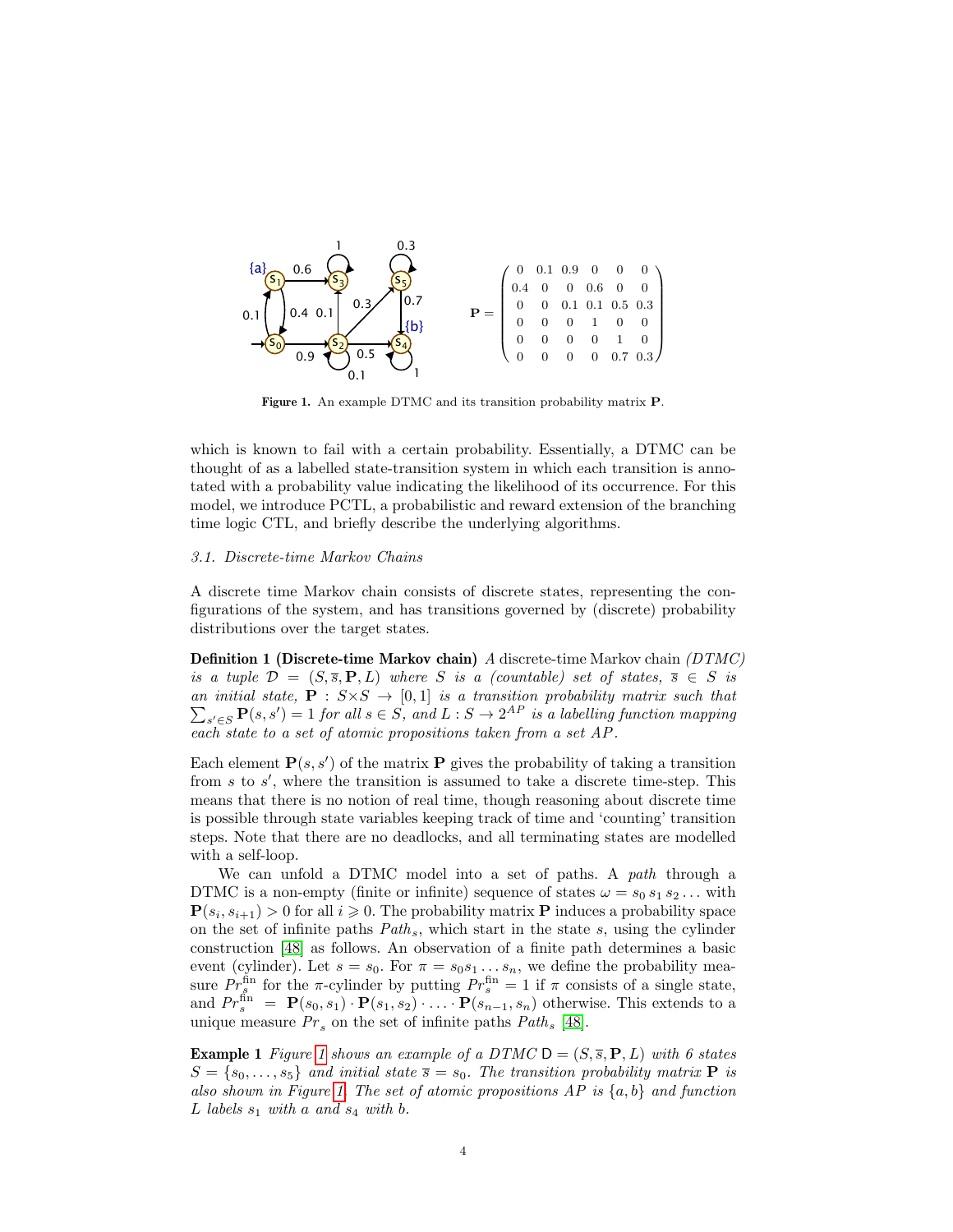#### 3.2. The Logic PCTL

Specifications for DTMC models can be written in PCTL (Probabilistic Computation Tree Logic) [\[35\]](#page-24-1), a probabilistic extension of the temporal logic CTL.

Definition 2 (PCTL syntax) The syntax of PCTL is as follows:

$$
\phi ::= \texttt{true} \mid a \mid \phi \land \phi \mid \neg \phi \mid P_{\bowtie p}[\psi]
$$
  

$$
\psi ::= X \phi \mid \phi \cup \phi
$$

where a is an atomic proposition,  $\bowtie \in \{\leq, <, \geq, >\}$  and  $p \in [0, 1].$ 

PCTL formulas are interpreted over the states of a DTMC. PCTL replaces the CTL existential and universal quantification over paths with the probabilistic operator  $P_{\bowtie p}[\cdot]$ , where  $p \in [0, 1]$  is a probability bound or threshold. Path formulas can occur only within the scope of the probabilistic operator. Intuitively, a state s satisfies  $P_{\bowtie p}[\psi]$  if the probability of taking a path from s that satisfies  $\psi$  is in the interval specified by  $\bowtie p$ . Formally, the meaning of the  $P_{\bowtie p}[\cdot]$  operator is:

 $s \models \mathbb{P}_{\bowtie p}[\psi] \Leftrightarrow Pr_s(\psi) \bowtie p$  where  $Pr_s(\psi) \stackrel{\text{def}}{=} Pr_s\{\omega \in Path_s \mid \omega \models \psi\}.$ 

We allow standard CTL path formulas  $\psi$ , namely next state (X  $\phi$ ) and unbounded until  $(\phi_1 \mathbf{U} \phi_2)$ , as well as the usual abbreviations, e.g. F  $\phi$  is equivalent to true U  $\phi$ . For simplicity, we omit *bounded until*  $(\phi_1 \cup \{k \to \phi_2\})$ . The formula X  $\phi$  is true for a path  $\omega \in Path_s$  if  $\phi$  is satisfied in the next state, and  $\phi_1 \cup \phi_2$  is true if  $\phi_2$  is satisfied at some state along the path and  $\phi_1$  is true up until that point. The intuition is that the probability measure of the set of  $\psi$ -paths is calculated and compared to the probability bound, yielding true or false respectively (that this set is measurable was shown in  $[63]$ . The *qualitative* fragment of PCTL comprises the formulas where p is equal to 0 or 1. Note that  $P_{>0}[\phi_1 \mathbf{U} \phi_2]$  is equivalent to CTL  $\exists [\phi_1 \cup \phi_2],$  whereas  $P_{\geq 1}[\phi_1 \cup \phi_2]$  is weaker than  $\forall [\phi_1 \cup \phi_2].$ 

We often use the *quantitative* (numerical) form of PCTL formulas,  $P_{=?}[\cdot]$ , omitting the probability bound for the outermost probabilistic operator. Such a formula evaluates to the probability value computed by the PCTL model checking algorithm. It is often useful to study and plot a range of such probability values by varying one or more parameters, either of the model or of the property.

**Example 2** Below are examples of PCTL formulas for the DTMC in Figure [1:](#page-3-0)

- $P_{\leq 0.1}[X \ a]$  "the probability that a is true in the next state is at most 0.1";
- $P_{=?}$  $\neg a \cup b$  "what is the probability of reaching a b-labelled state passing only through states that do not satisfy  $a$ ?"

#### 3.3. Model Checking for PCTL over DTMCs

The PCTL model checking algorithm [\[35\]](#page-24-1) takes as inputs a labelled DTMC  $D =$  $(S, \overline{s}, P, L)$  and a PCTL formula  $\phi$ . The algorithm proceeds, as for CTL [\[19\]](#page-23-3),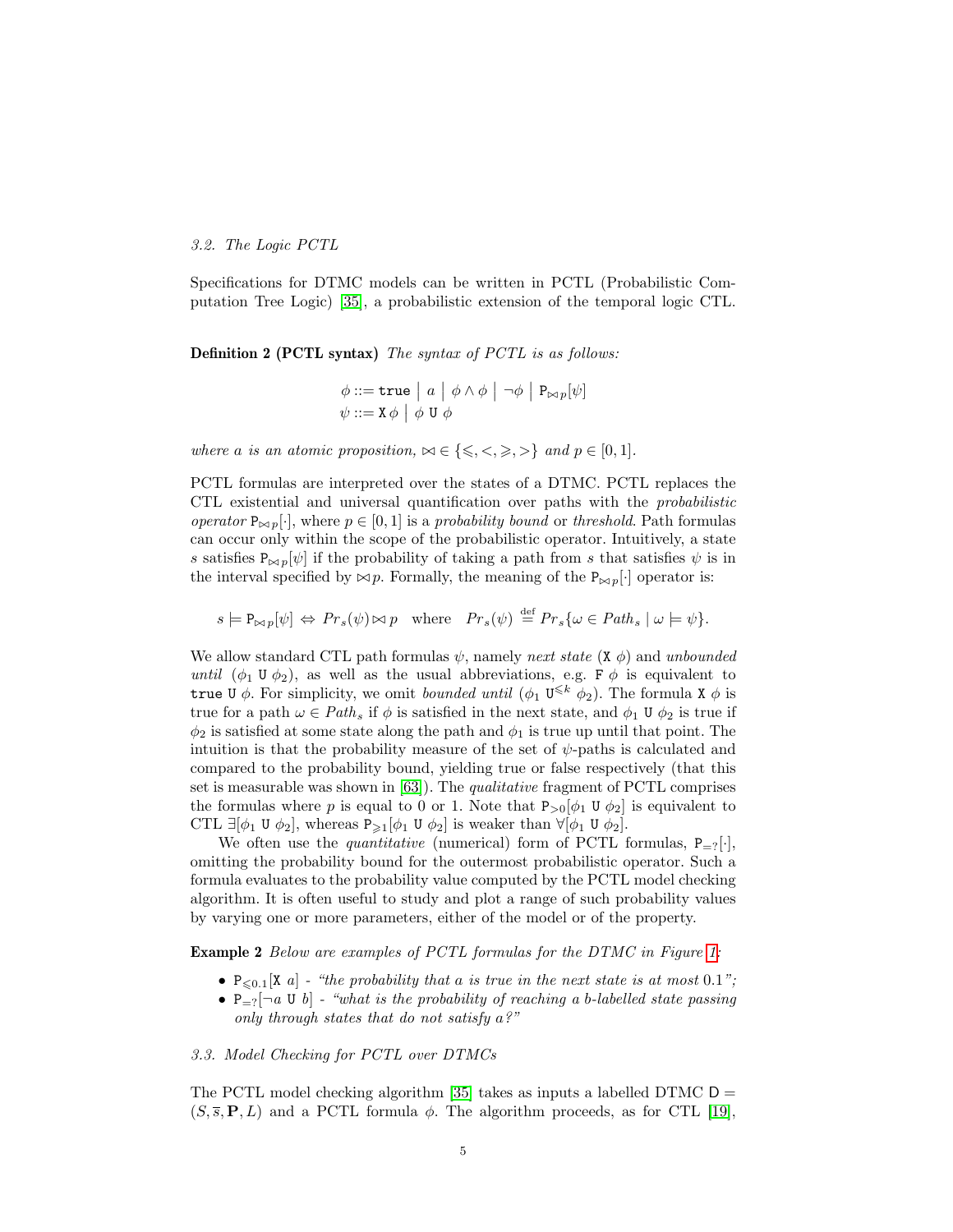by bottom-up traversal of the parse tree for  $\phi$ , recursively computing the set  $Sat(\phi') = \{s \in S \mid s \models \phi'\}\$ of states satisfying each subformula  $\phi'$ . Therefore, the algorithm will eventually compute the set of all states satisfying  $\phi$ . To establish if a given state s satisfies  $\phi$ , we simply check if  $s \in Sat(\phi)$ . For the non-probabilistic operators, the algorithm computes as for CTL:

$$
Sat(\mathtt{true}) = S
$$
  
\n
$$
Sat(a) = \{s \in S \mid a \in L(s)
$$
  
\n
$$
Sat(\neg \phi) = S \setminus Sat(\phi)
$$
  
\n
$$
Sat(\phi_1 \land \phi_2) = Sat(\phi_1) \cap Sat(\phi_2).
$$

For the probabilistic operator  $P_{\bowtie p}[\psi]$ , we have:

$$
Sat(\mathbf{P}_{\bowtie p}[\psi]) = \{ s \in S \mid Pr_s(\psi) \bowtie p \}
$$

It is convenient to view the DTMC as the matrix **P** and  $Sat(\phi)$  as a *column* vector  $\phi : S \longrightarrow \{0,1\}$  given by  $\phi(s) = 1$  if  $s \models \phi$  and 0 otherwise. Consider the next state operator. The probabilities for all states can then be computed by a single matrix-by-vector multiplication, written in vector notation  $P_T(\mathbf{X}\phi) = \mathbf{P} \cdot \phi$ .

For the path formula  $\phi_1 \mathbf{U} \phi_2$ , the probabilities  $Pr_s(\phi_1 \mathbf{U} \phi_2)$  are obtained as the unique solution of the *linear equation system* in variables  $\{x_s \mid s \in S\}$ :

$$
x_s = \begin{cases} 0 & \text{if } s \in S^{no} \\ 1 & \text{if } s \in S^{yes} \\ \sum_{s' \in S} \mathbf{P}(s, s') \cdot x_{s'} & \text{if } s \in S^? \end{cases}
$$

where  $S^{no} \stackrel{\text{def}}{=} Sat(\overline{P_{\leq 0}[\phi_1 \cup \phi_2])}$  and  $S^{yes} \stackrel{\text{def}}{=} Sat(\overline{P_{\geq 1}[\phi_1 \cup \phi_2])}$  denote the sets of all states that satisfy  $\phi_1 \mathbf{U} \phi_2$  with probability exactly 0 and 1, respectively, and  $S^? = S \setminus (S^{no} \cup S^{yes}).$ 

The sets  $S^{no}$  and  $S^{yes}$  are precomputed using conventional fixed point computations. For example, for  $S^{no}$ , we first compute the set of states from which we can reach, with positive probability, a  $\phi_2$ -state passing only through states satisfying  $\phi_1$ , and then subtract this set from S. Since the values for the precomputed states are known (0 or 1), the solution of the resulting linear equation system in  $|S^?|$  variables can be obtained by any direct method (e.g. Gaussian elimination) or iterative method (e.g. Jacobi, Gauss-Seidel). For qualitative PCTL properties, it suffices to use these precomputation algorithms alone. Note that the precomputation algorithms determine the exact probability in case it is 0 or 1, thus avoiding the problem of round-off errors that are typical for numerical computation.

Example 3 Consider the DTMC D from Example [1](#page-3-1) (see Figure [1\)](#page-3-0) and the PCTL formula  $P_{>0.8}[\neg a \cup b]$ . We have  $S^{no} = \{s_1, s_3\}$  and  $S^{yes} = \{s_4, s_5\}$ . These sets, and the resulting linear equation system, are shown in Figure [2.](#page-6-0) This yields the solution  $(0.8, 0, \frac{8}{9}, 0, 1, 1)$ , and we see that  $Sat(\mathbb{P}_{>0.8}[\neg a \cup b]) = \{s_2, s_4, s_5\}.$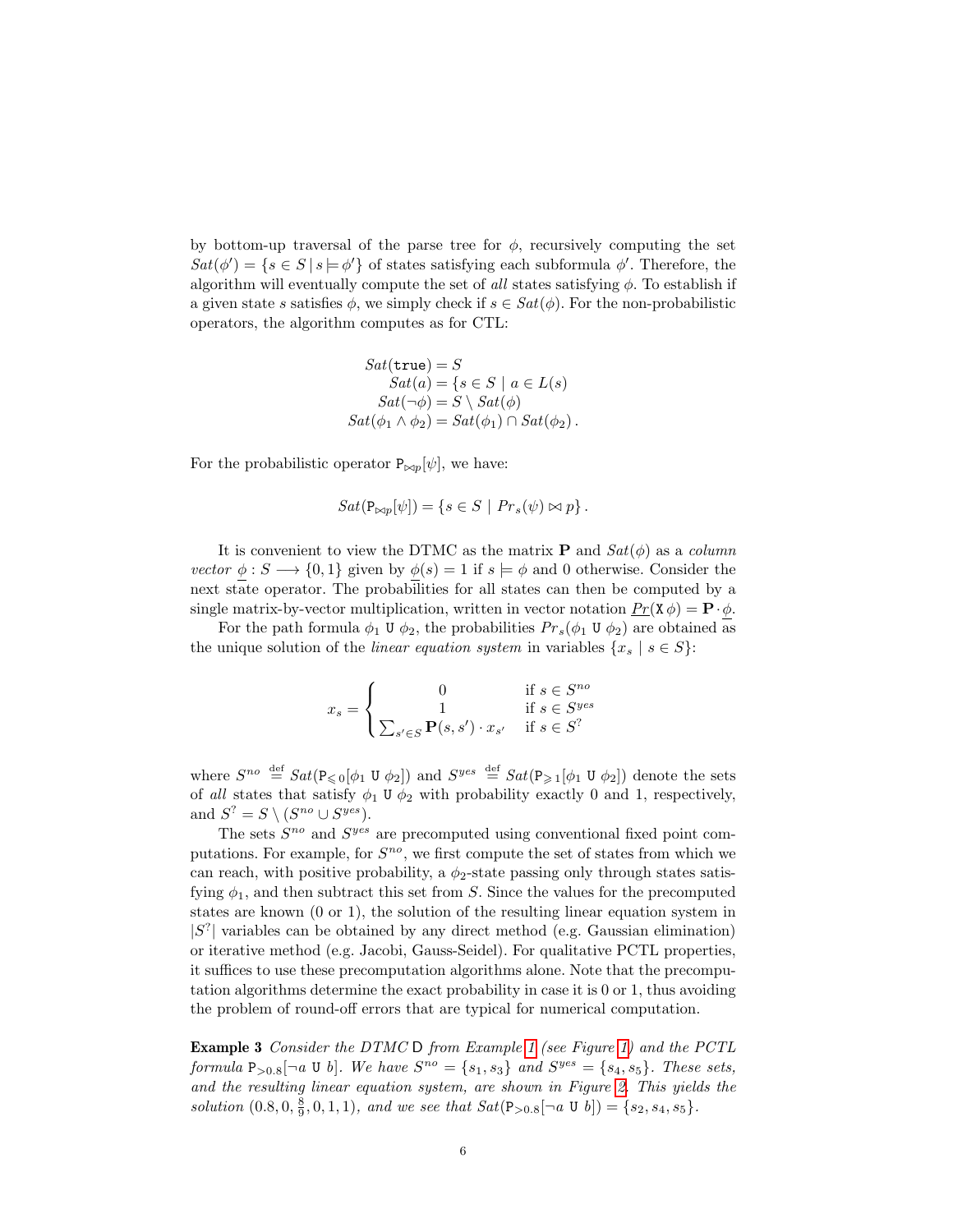

<span id="page-6-0"></span>**Figure 2.** Determining the probabilities  $Pr_s(\neg a \cup b)$  for the DTMC D from Example [1.](#page-3-1) Left: the DTMC, labelled with the sets  $S<sup>no</sup>$  and  $S<sup>yes</sup>$  from precomputation; Right: linear equation system to determine probabilities for the remaining states.

#### 3.4. Extending DTMCs and PCTL with Rewards

In this section we introduce *rewards* which can be used to annotate DTMCs with information about resources and their usage, for example the energy consumption or the number of lost messages. We consistently use the terminology rewards but, often, these will be used to model costs.

Let  $D = (S, \overline{s}, P, L)$  be a DTMC. A reward structure is a pair  $(r_s, r_t)$  of functions: a *state reward* function  $r_s : S \to \mathbb{R}_{\geqslant 0}$  mapping a state to the reward acquired per time-step, and a transition reward function  $r_t : S \times S \to \mathbb{R}_{\geq 0}$ , mapping each transition to the reward acquired as the transition is taken. The rewards can be interpreted in two ways: instantaneous (omitted for simplicity) or cumulated over system execution.

**Example 4** The reward structure "number of messages lost" is defined by  $r_s$  equal to zero and  $r_t$  mapping each transition that loses a message to 1. Reward structure "power consumption" is given by  $r_s$  equal to per-time-step energy consumption in each state and  $r_t$  equal to the energy cost of each transition.

The logic PCTL is extended [\[53\]](#page-25-4) to allow for the reward properties by the addition of the reward operator  $\mathbb{R}_{\bowtie r}[\cdot]$  and the following state formulas:

$$
\mathbf{R}_{\bowtie r}\big[\mathbf{C}^{\leqslant k}\big]~\big|~\mathbf{R}_{\bowtie r}\big[\mathbf{F}\,\phi\big]
$$

where  $\bowtie \in \{<,\leqslant,\geqslant,>\}$ ,  $r\in \mathbb{R}_{\geqslant 0},$   $k\in \mathbb{N}$  and  $\phi$  is a PCTL state formula.

Intuitively, a state s satisfies  $R_{\bowtie r}$  [C<sup> $\leq k$ </sup>] (*cumulative* reward) if, from state s, the expected reward cumulated over k time-steps satisfies  $\bowtie r$ ; and  $R_{\bowtie r}[F \phi]$ (reachability reward) is true if, from state s, the expected reward cumulated before a state satisfying  $\phi$  is reached meets  $\bowtie r$ . Formally, the semantics of the reward operator is defined using the expectation of an appropriate random variable:

$$
s = R_{\bowtie r} [C^{\leq k}] \quad \Leftrightarrow \quad \mathbb{E}_s(X_{C^{\leq k}}) \bowtie r
$$
  

$$
s = R_{\bowtie r} [F \phi] \quad \Leftrightarrow \quad \mathbb{E}_s(X_{F \phi}) \bowtie r
$$

for any  $s \in S$ ,  $k \in \mathbb{N}$ ,  $r \in \mathbb{R}_{\geqslant 0}$  and PCTL formula  $\phi$ , and where  $\mathbb{E}_s$  denotes expectation with respect to the probability measure  $Pr_s$ . The random variables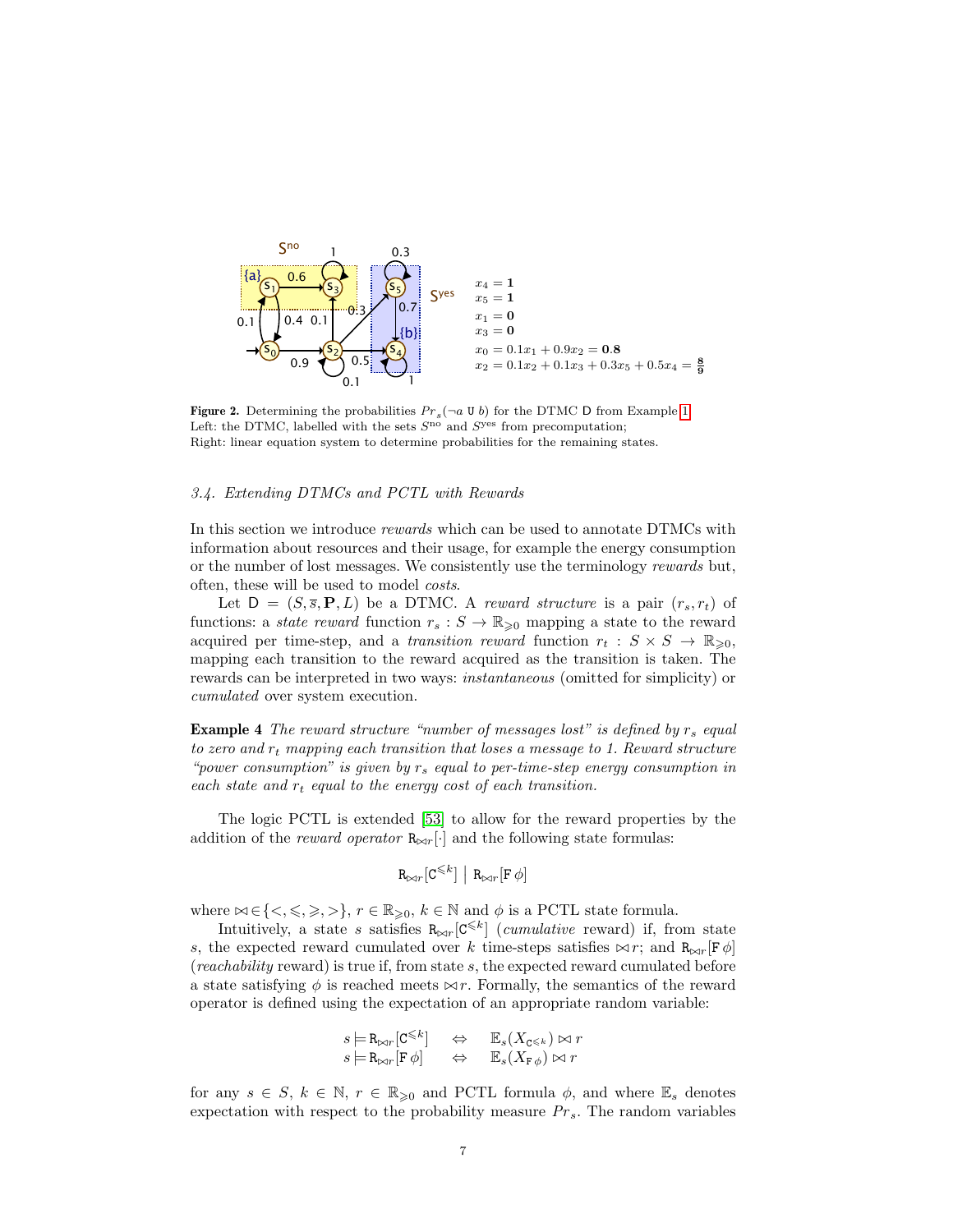$X_{\mathbf{C}} \leq k$ ,  $X_{\mathbf{F}\phi}: Path_s \to \mathbb{R}_{\geq 0}$  corresponding to the two forms of the reward operator are defined, for any path  $\omega = s_0 s_1 s_2 \cdots \in Path_s$ , as follows:

$$
X_{\mathbb{C}^{\leq k}}(\omega) \stackrel{\text{def}}{=} \begin{cases} 0 & \text{if } k = 0\\ \sum_{i=0}^{k-1} r_s(s_i) + r_t(s_i, s_{i+1}) & \text{otherwise} \end{cases}
$$
  

$$
X_{\mathbb{F}\phi}(\omega) \stackrel{\text{def}}{=} \begin{cases} 0 & \text{if } s_0 \models \phi\\ \infty & \text{if } \forall i \in \mathbb{N}. s_i \not\models \phi\\ \sum_{i=0}^{\min\{j|s_j} \models \phi\} - 1 \ r_s(s_i) + r_t(s_i, s_{i+1}) & \text{otherwise.} \end{cases}
$$

As for the probabilistic operator, if the outermost operator of a PCTL formula is  $R_{\bowtie r}[\cdot]$ , we can omit the bound  $\bowtie r$  and compute the expected value instead. This also enables a range of such values to be obtained by varying one or more parameters, either of the model or of the property.

**Example 5** Below are some examples of reward based specifications:

- $R_{r=2}[C^{\leq 10}]$  what is the expected number of messages lost within the first 10 time-steps?;
- $R_{\leq 5}$ [F end] the expected time to termination is at most 5.

Model checking of the reward operator is similar to computing probabilities for the probabilistic operator, and follows through the solution of recursive equations (for  $R_{\bowtie r}$ [ $C^{\leq k}$ ]) or a system of linear equations (for  $R_{\bowtie r}$ [ $F \phi$ ]). For more details on this, and other aspects of probabilistic model checking for DTMCs, see e.g. [\[53,](#page-25-4)[9\]](#page-22-3).

#### 3.5. More on Model Checking for DTMCs

The time complexity for PCTL model checking over DTMCs, including the reward operator, is linear in the size of the formula  $|\phi|$  (number of logical connectives and temporal operators) and polynomial in the size of the state space  $|S|$  [\[35\]](#page-24-1).

DTMCs can also be verified against LTL properties, but the verification method is quite different. The LTL formula is first translated into a Rabin automaton and then model checking reduces to the computation of probabilistic reachability of bottom strongly connected components on the product of the DTMC and the formula automaton [\[9\]](#page-22-3). The overall complexity for LTL is doubly exponential in  $|\phi|$  and polynomial in in  $|S|$ , but can be reduced to a single exponential.

#### 4. Model Checking for Markov Decision Processes

We now explain how to model check *Markov decision processes* (MDPs), which generalise discrete-time Markov chains with the addition of nondeterminism. Probability is employed to quantify aspects of system behaviour where probability distributions are known. In contrast, nondeterminism is used to model *unknown* environments, where such distributions are not known. It is also used to model concurrency, where it represents the different possible interleavings of multiple components operating in parallel. Alternatively, we can use nondeterminism to capture the possible ways that a controller can influence the behaviour of the system, e.g. in planning and robotics.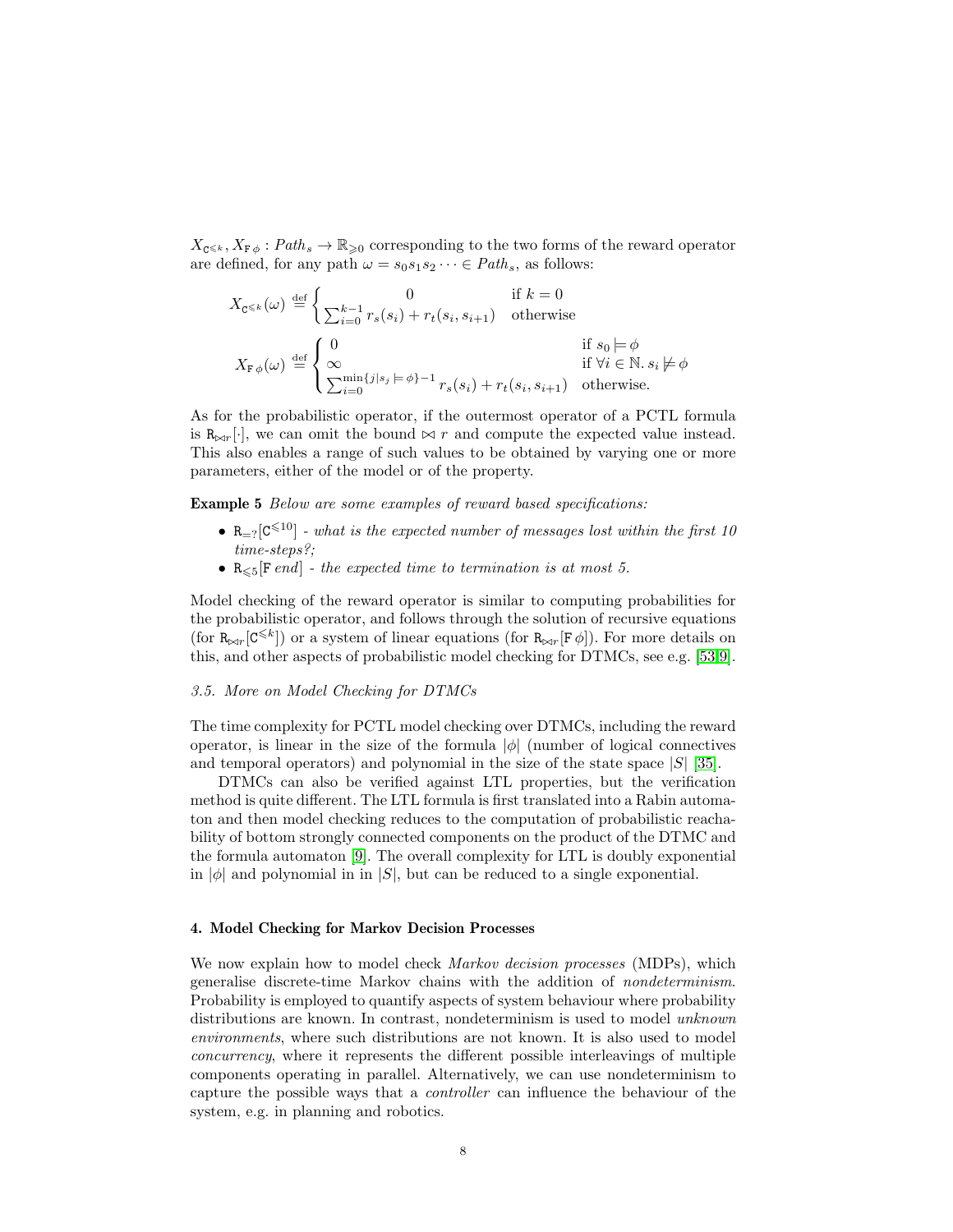

<span id="page-8-0"></span>Figure 3. An example MDP.

## 4.1. Markov Decision Processes

Formally, we define a Markov decision process as follows.

**Definition 3 (Markov decision process)** A Markov decision process (MDP) is a tuple  $M=(S, \overline{s}, Act, Steps, L)$  where S is a set of states,  $\overline{s} \in S$  is an initial state, Act is an alphabet of actions, Steps :  $S \times Act \rightarrow Dist(S)$  is a (partial) probabilistic transition function and  $L : S \to 2^{AP}$  is a labelling function mapping each state to a set of atomic propositions taken from a set AP .

In an MDP, several *actions* may be available in a given state s, each corresponding to a probability distribution. We denote this set by  $A(s) = \{a \in$  $Act \mid Steps(s, a)$  is defined. As for DTMCs, we disallow deadlocks, and hence assume that  $A(s)$  is non-empty for all  $s \in S$ . The behaviour of an MDP M is as follows. Firstly, a choice between one or more actions from the alphabet Act is made *nondeterministically*. Secondly, for the chosen action  $a$ , a successor state  $s'$ is chosen randomly, according to the probability distribution  $Steps(s, a)$ , i.e. the probability that a transition to s' occurs is  $Steps(s, a)(s')$ .

An *infinite path* through an MDP is a sequence  $\omega = s_0 a_0 s_1 a_1 \dots$  where  $s_i \in S$ ,  $a_i \in A(s_i)$  and  $Steps(s_i, a_i)(s_{i+1}) > 0$  for all  $i \in \mathbb{N}$ . A finite path  $\pi = s_0 a_0 s_1 \dots s_n$ is a prefix of an infinite path ending in a state. We denote by  $Path_s$  and  $Path_s^{\text{fin}}$ the sets of all infinite and finite paths from state s, respectively, and by Path and Path<sup>fin</sup> the corresponding sets of paths from any state. For a finite path  $\pi$ , the last state of  $\pi$  is denoted  $last(\pi)$ .

<span id="page-8-1"></span>**Example 6** Figure [3](#page-8-0) shows an example MDP  $M = (S, \overline{s}, Act, Steps, L)$  with states  $S = \{s_0, \ldots, s_3\}$ , initial state  $s_0$  and alphabet of actions  $\{a, b, c\}$ . State  $s_1$ , for example, has a nondeterministic choice between two actions, b and c.

To reason formally about MDPs, we need a probability space over infinite paths. However, a probability space can only be constructed once all the nondeterminism has been resolved. Each possible resolution of nondeterminism is represented by an *adversary*, also called a *policy*, which is responsible for choosing an action in each state of the MDP, based on the history of its execution so far.

**Definition 4 (Adversary)** An adversary of an MDP  $M = (S, \overline{s}, Act, Steps, L)$  is a function  $\sigma$ : Path<sup>fin</sup> $\rightarrow$ Dist(Act) such that  $\sigma(\pi)(a)$ >0 only if  $a \in A(\text{last}(\pi))$ . An adversary  $\sigma$  is memoryless if  $\sigma(\pi)$  depends only on last( $\pi$ ) and deterministic if the distribution  $\sigma(\pi)$  always selects a single action with probability 1.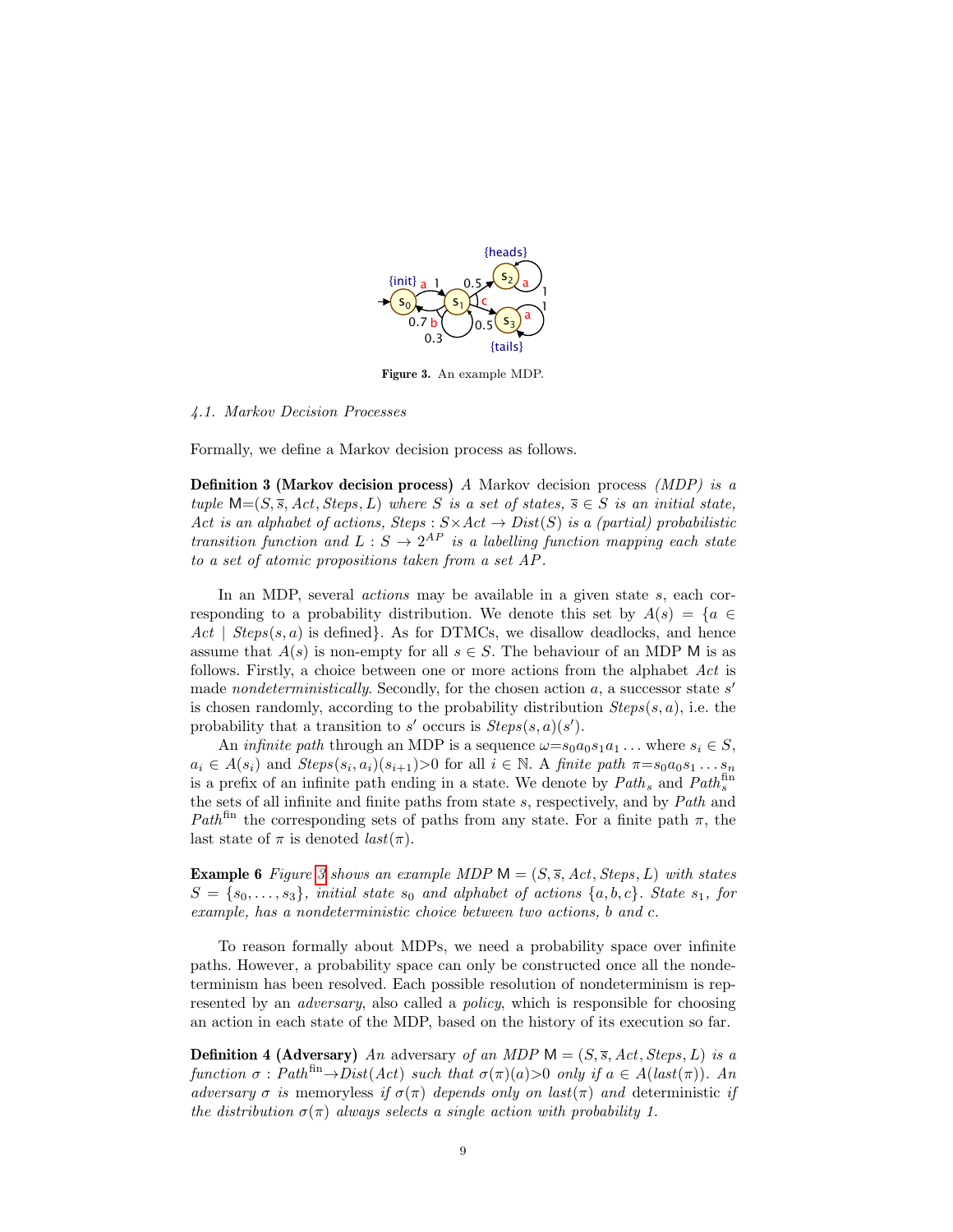

<span id="page-9-0"></span>Figure 4. The induced DTMC for an adversary of the MDP in Figure [3.](#page-8-0)

The set of all adversaries of an MDP M is denoted Adv. Under a particular adversary  $\sigma \in Adv$ , the behaviour of M is fully probabilistic and can be captured by an *induced DTMC*, denoted  $M^{\sigma}$ , each state of which is a finite path of M.

**Definition 5 (Induced DTMC)** For an MDP  $M = (S, \overline{s}, Act, Steps, L)$  and adversary  $\sigma$ , the induced DTMC is  $\mathsf{M}^{\sigma} = (Path^{\text{fin}}, \overline{s}, \mathbf{P}, L')$  where:

• for any  $\pi, \pi' \in Path^{\text{fin}}$ :

$$
\mathbf{P}(\pi,\pi') = \begin{cases} \sigma(\pi)(a) \cdot \operatorname{Steps}(last(\pi),a)(s) & \text{if } \pi' = \pi as, \ a \in A(\operatorname{last}(\pi)) \\ 0 & \text{otherwise}; \end{cases}
$$

•  $L'(\pi) = L(last(\pi))$  for all  $\pi \in Path^{\text{fin}}$ .

Notice that there is a one-to-one mapping between the infinite paths of the DTMC  $M^{\sigma}$  and the infinite paths of MDP M when under the control of adversary  $\sigma$ . This means that the DTMC yields, for a start state  $s$ , a probability space, denoted  $Pr_s^{\sigma}$  over these infinite paths. The induced DTMC  $M^{\sigma}$  has a (countably) infinite number of states. However, in the case of memoryless adversaries, its state space is isomorphic to S and  $M^{\sigma}$  can be reduced to an |S|-state DTMC.

Example 7 Consider the MDP M from Example [6](#page-8-1) (shown in Figure [3\)](#page-8-0) and the (deterministic, but non-memoryless) adversary  $\sigma$ , which picks action b the first time that state  $s_1$  is reached, and then action c the second time. The induced  $DTMC \, \mathsf{M}^{\sigma}$  is shown in Figure [4.](#page-9-0)

#### <span id="page-9-1"></span>4.2. PCTL Model Checking over MDPs

Probabilistic statements about MDPs typically involve quantification over adversaries, so as to establish that some specified event is observed for all possible adversaries. The logic PCTL, for example, is defined for MDPs as for DTMCs [\[14\]](#page-23-1), the key difference being that the semantics of the probabilistic operator contains explicit universal quantification:

 $s \models \mathbb{P}_{\bowtie p}[\psi] \Leftrightarrow \Pr_s^{\sigma} {\omega \in \mathit{Path}_s \mid \omega \models \psi} \bowtie p \text{ for all } \sigma \in \mathit{Adv}.$ 

The algorithm for PCTL model checking proceeds as for DTMCs, except for the probabilistic operator. For  $P_{\triangleright p}[\psi]$  where  $\triangleright \in \{\geq, >\}$ , this reduces to the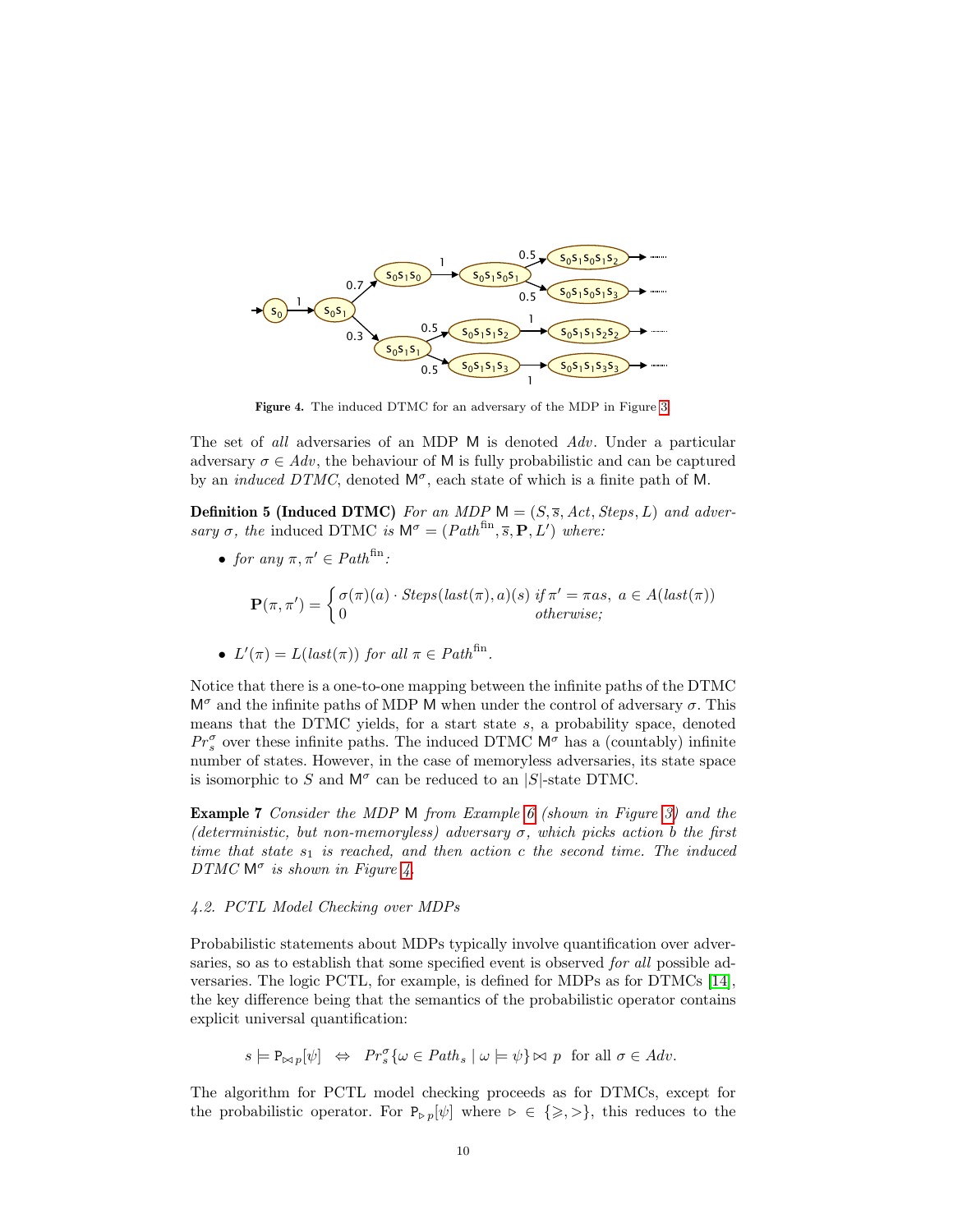calculation of the *minimum probability*  $Pr_s^{\min}(\psi)$ . The case of  $P_{\varphi}[\psi]$  for  $\varphi \in \{\leq \varphi\}$  $\{ \langle \cdot \rangle \}$  is dual, via the maximum probability  $Pr_s^{\max}(\psi)$ :

$$
\begin{array}{l} Sat(\mathtt{P}_{\triangleright\, p}[\psi])=\{s\in S\mid Pr^{\min}_s(\psi)\triangleright p\}\\ Sat(\mathtt{P}_{\triangleleft\, p}[\psi])=\{s\in S\mid Pr^{\max}_s(\psi)\triangleleft p\}\end{array}
$$

where  $Pr_s^{\min}(\psi) = \inf_{\sigma \in Adv} \{Pr_s^{\sigma}(\psi)\}\$ and  $Pr_s^{\max}(\psi) = \sup_{\sigma \in Adv} \{Pr_s^{\sigma}(\psi)\}.$ 

To describe the computation of these values, we restrict our attention to the case of minimum probabilities. If  $\psi = \mathbf{X} \phi$ , we have:

$$
Pr_s^{\min}(\mathbf{X}\,\phi) = \min_{a \in A(s)} \left[ \sum_{s' \in Sat(\phi)} Steps(s, a)(s') \right].
$$

For  $\psi = \phi_1$  U  $\phi_2$ , the minimum probabilities are the unique solution of:

$$
Pr_s^{\min}(\psi) = \begin{cases} 0 & \text{if } s \in S^{no} \\ 1 & \text{if } s \in S^{yes} \\ \min_{a \in A(s)} \left[ \sum_{s' \in S} Steps(s, a)(s') \cdot Pr_{s'}^{\min}(\psi) \right] & \text{if } s \in S^? \end{cases}
$$

with  $S^{no}$  and  $S^{yes}$  denoting the sets of states where the minimum probability is respectively 0 and 1, precomputed in a similar fashion to the DTMC case via a fixpoint (see e.g. [\[28\]](#page-23-4)). The computation of these probabilities can be performed in several different ways; we detail three such methods below.

**Linear programming.** The minimum probabilities  $Pr_s^{\min}(\phi_1 \cup \phi_2)$  for  $s \in S$  can be obtained as the unique solution of the following linear program (LP):

$$
\begin{array}{ll}\text{maximize } \sum_{s \in S} x_s \text{ subject to the constraints:} \\ x_s = 0 & \text{for all } s \in S^{no} \\ x_s = 1 & \text{for all } s \in S^{yes} \\ x_s \leqslant \sum_{s' \in S} \text{Steps}(s, a)(s') \cdot x_{s'} & \text{for all } s \in S^? \text{ and } a \in A(s) \, .\end{array}
$$

This can be solved using standard techniques such as the simplex, ellipsoid or branch-and-cut methods.

Value iteration. The minimum probabilities can also be approximated iteratively, since  $Pr_s^{\min}(\phi_1 \cup \phi_2) = \lim_{n \to \infty} x_s^{(n)}$ , as follows:

$$
x_s^{(n)} = \begin{cases} 0 & \text{if } s \in S^{no} \\ 1 & \text{if } s \in S^{yes} \\ 0 & \text{if } s \in S^? \text{ and } n = 0 \\ \min_{a \in A(s)} \left\{ \sum_{s' \in S} \text{Steps}(s, a)(s') \cdot x_{s'}^{(n-1)} \right\} & \text{if } s \in S^? \text{ and } n > 0. \end{cases}
$$

In practice, the iterative computation is terminated when the values  $x_s^{(n)}$  have converged sufficiently with respect to a given level of precision  $\varepsilon > 0$ .

**Policy iteration.** This method iterates over adversaries (i.e. policies), as opposed to probability values. It starts with an arbitrary, memoryless adversary  $\sigma$  and computes the probability  $p_s^{\sigma}$  of satisfying  $\phi_1 \mathbf{U} \phi_2$  from each state s under  $\sigma$ . This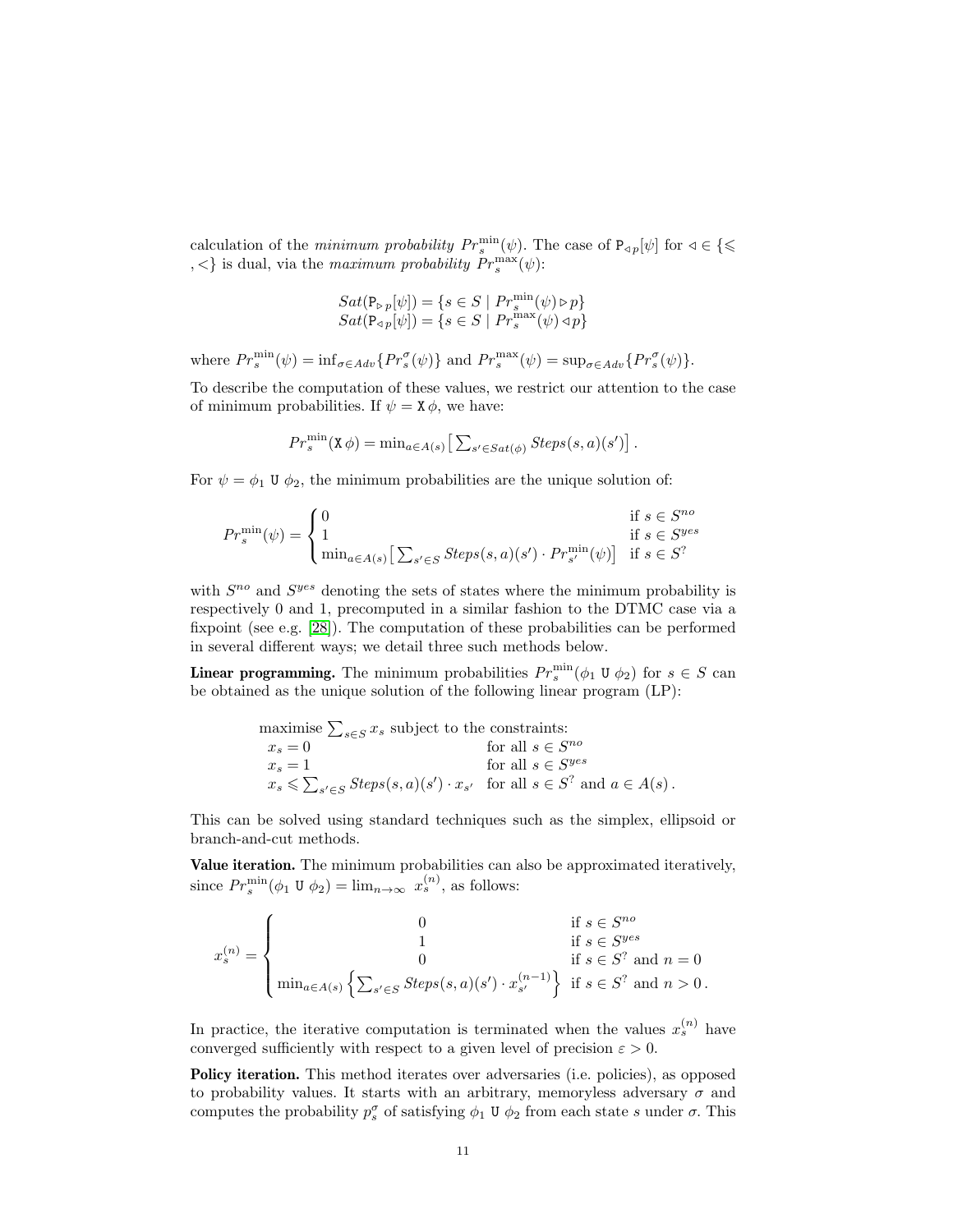

(a) Example MDP, labelled with the sets  $S^{\text{no}}$  and  $S^{\text{yes}}$ from precomputation.

(b) Linear programming problem yielding minimum probabilities of reaching a-labelled states.

<span id="page-11-0"></span>**Figure 5.** Determining the probabilities  $Pr_s^{\min}(\mathbf{F} | a)$  for an example MDP.

is done on the induced DTMC, e.g., by solving a linear equation system. The adversary  $\sigma$  can be improved to adversary  $\sigma'$  as follows:

$$
\sigma'(s) = \underset{a \in A(s)}{\arg \min} \sum_{s' \in S} \mathit{Steps}(s, a)(s') \cdot p_{s'}^{\sigma}.
$$

The process is repeated until there is no change, and hence the optimal adversary is found. To ensure termination, adversary choices should only be changed when there is a strict improvement in the probability for s.

**Example 8** Consider the MDP in Figure [5\(](#page-11-0)a) and the probabilities  $Pr_s^{\min}(\mathbf{F}\,a)$  =  $Pr_s^{\min}(\texttt{true } U \ a)$ . We have  $S^{no} = \{s_3\}$  and  $S^{yes} = \{s_2\}$ , which are also marked in Figure  $5(a)$ . We need to compute the minimum probabilities for the remaining two states in  $S^? = \{s_0, s_1\}$ . First, we solve a linear program. We have:

```
maximise x_0 + x_1 subject to the constraints:
x_0 \leqslant x_1x_0 \leqslant 0.25 \cdot x_0 + 0.5x_1 \leqslant 0.1 \cdot x_0 + 0.5 \cdot x_1 + 0.4x_2 = 1x_3 = 0
```
The optimisation problem (restricted to variables  $x_0$  and  $x_1$ ) is illustrated graphically in Figure  $5(b)$ , with the central white region representing the intersection of the constraints. The required solution is shown by the dot in the top right corner, which is  $(x_0, x_1) = (\frac{2}{3}, \frac{14}{15})$ , so we have  $Pr^{\min} = (\frac{2}{3}, \frac{14}{15}, 1, 0)$ .

Alternatively, we can compute the probabilities using value iteration. Figure [6](#page-12-0) (left) shows the values computed for  $x_s^{(n)}$ , converging after 21 steps when the maximum difference between values in successive iterations drops below  $\varepsilon = 10^{-6}$ . The right-hand side of Figure [6](#page-12-0) shows the same values (for states  $s_0$  and  $s_1$ ) plotted over the linear program from above.

Finally, we observe that the points  $(\frac{2}{3}, \frac{14}{15})$  and  $(1,1)$  in the linear program correspond to the two memoryless adversaries obtained by taking the two different choices in state  $s_0$ . If policy iteration were applied instead, starting with the second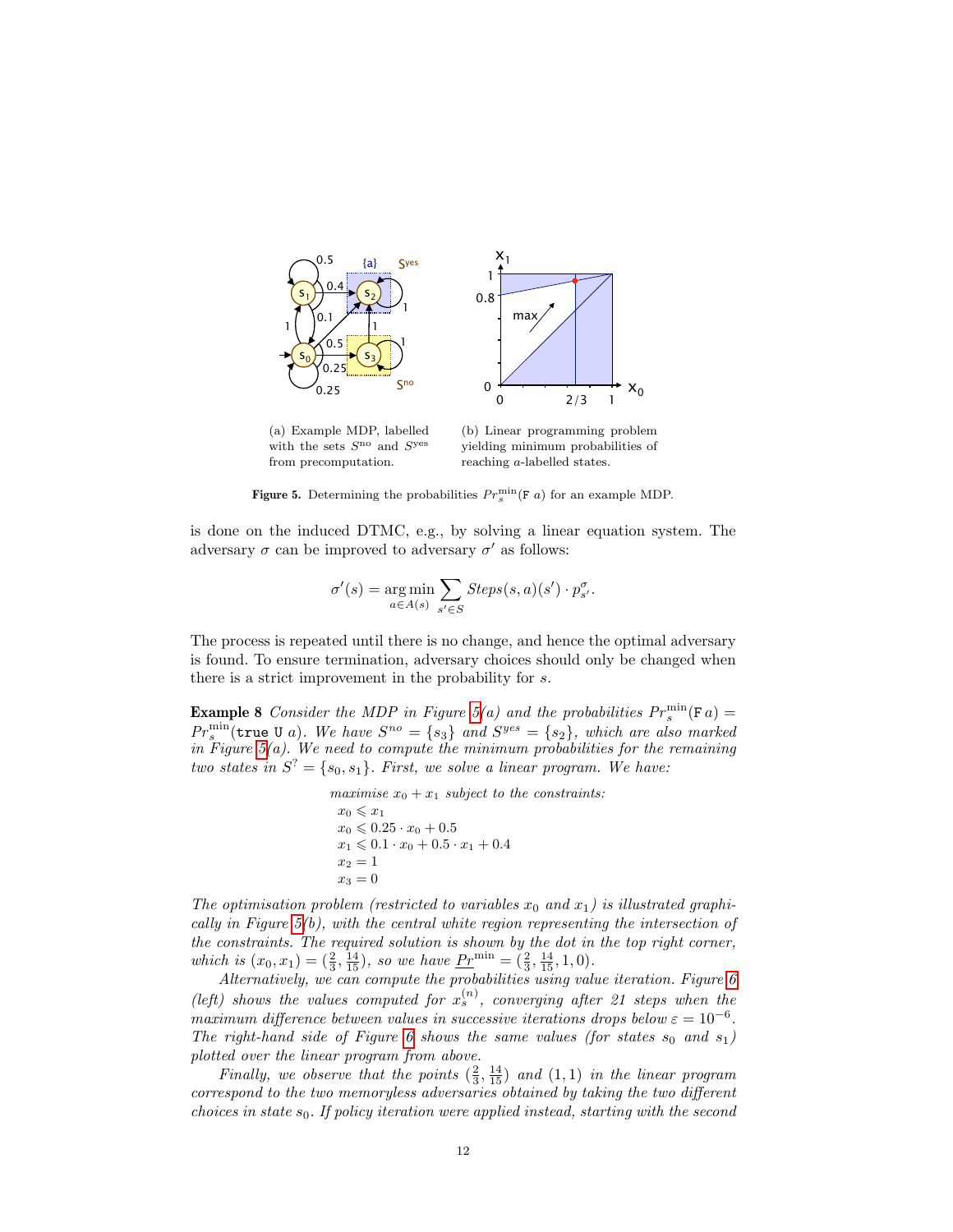

<span id="page-12-0"></span>Figure 6. Left: Vectors from value iteration on the reachability problem from Figure [5;](#page-11-0) Right: Value iteration points plotted against the linear program

one (which gives  $x_0 = x_1 = 1$ ), then the first round of improvement of policy iteration would yield the first, optimal adversary.

#### 4.3. Extending MDPs with Rewards

As for DTMCs, we can augment an MDP with rewards, useful for representing quantitative system information such as the energy consumption or the number of packets sent. A reward structure for an MDP  $M = (S, \overline{s}, Act, Steps, L)$  is a pair  $(r_s, r_a)$  comprising a state reward function  $r_s : S \to \mathbb{R}_{\geqslant 0}$  and an action reward function  $r_a: S \times Act \to \mathbb{R}_{\geqslant 0}$ .

The logic PCTL is extended, as for DTMCs, with the reward operator  $R_{\bowtie r}[\cdot]$ (and its quantitative form  $R_{\text{min}=?}[\cdot]$  or  $R_{\text{max}=?}[\cdot]$ ). The difference is that now we compute minimum (or maximum) reward values as expectations.

**Example 9** Below are some examples of reward based specifications:

- $R_{\text{min}=?}[C^{\leqslant 3600}]$  the minimum expected energy consumption over one hour;
- $R_{\text{max}=?}[F \text{ end}]$  the maximum expected time to termination.

#### 4.4. More on Model Checking for MDPs

The time complexity for PCTL model checking over an MDP is (again) linear in the size of the formula  $|\phi|$  and polynomial in the size of the state space  $|S|$ . Like for DTMCs, MDPs can also be verified against LTL properties via the construction of the product with a deterministic Rabin automaton for the LTL formula. Model checking reduces to the computation of maximum reachability probabilities of a set of end components of the product MDP. See e.g. [\[9,](#page-22-3)[28\]](#page-23-4) for details. The overall complexity for LTL is doubly exponential in  $|\phi|$  and polynomial in  $|S|$ ; unlike for DTMCs, this cannot be reduced to a single exponential.

MDPs can also be verified under fairness conditions [\[10](#page-22-4)[,7\]](#page-22-5). Fairness is necessary, for example, in the context of parallel composition to ensure progress for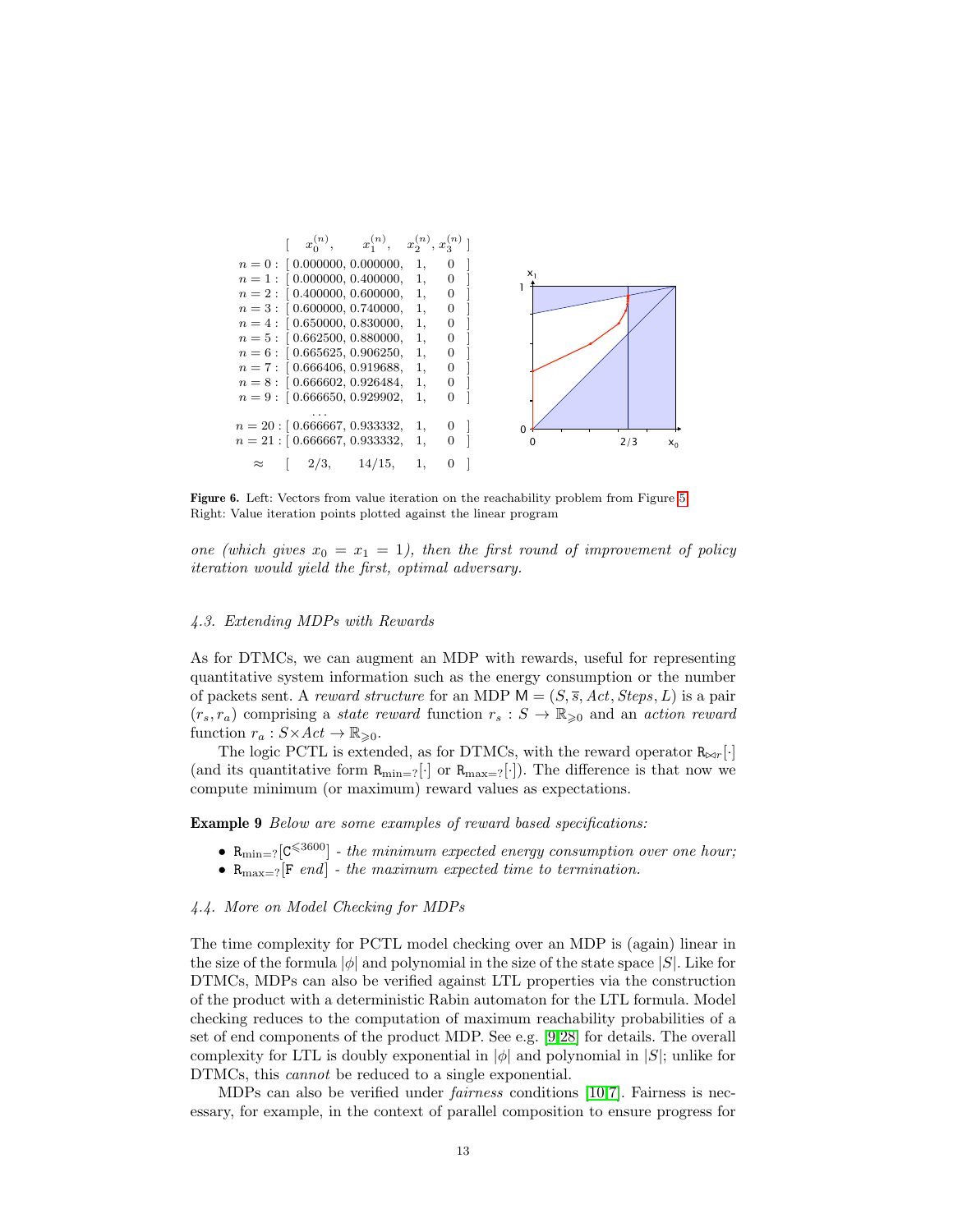each concurrent component whenever possible. For modelling and verification of probabilistic systems comprising multiple components, the closely related model of probabilistic automata has been developed, along with rich theories for compositional modelling and analysis [\[61\]](#page-25-5).

#### <span id="page-13-1"></span>5. Quantitative Abstraction Refinement

The techniques described in the preceding two sections can be used to establish a wide range of useful properties of systems modelled as DTMCs and MDPs. Furthermore, these methods are efficient: typically the time complexity is polynomial in the size of the state space of the model. In practice, though, one of the principal challenges in applying probabilistic model checking to real-life systems is scalability: the models that need to be constructed and analysed are often simply too big for the process to be feasible. This phenomenon, commonly called the state-space explosion problem, affects all verification approaches that rely on an exhaustive analysis of a model's state space.

In this section, we describe the use of *abstraction* as a mechanism for overcoming the state-space explosion problem. Abstraction techniques work by hiding aspects of the system being modelled that are not relevant to the property currently being verified, resulting in a smaller abstract model. Let us refer to the states  $s \in S$  of the model that is to be abstracted as *concrete states*. We will define an abstraction of the model based on a partition  $A$  of these concrete states, with each subset in the partition referred to as an *abstract state*  $a \in \mathcal{A}$ . We then build an abstract model, whose state space is the set of abstract states A.

## <span id="page-13-2"></span>5.1. Abstracting MDPs as Stochastic Games

In this tutorial, we will focus on the problem of building abstractions for Markov decisions processes (MDPs), since this is the more general of the two models that we have considered. One approach to defining an abstraction of an MDP M, based on a partition  $A$  of its states into abstract states, is to use an *existential* abstraction [\[22\]](#page-23-5), which takes the form of another MDP  $M_A$  with state space A.

The existential abstraction  $M_A$  is built by *lifting* each probability distribution  $\mu$  (over S) in MDP M to a distribution  $\mu_{\mathcal{A}}$  over A, i.e. for each  $a \in \mathcal{A}$ ,  $\mu_{\mathcal{A}}(a) = \sum_{s \in a} \mu(a)$ . For each abstract state a in  $\mathsf{M}_{\mathcal{A}}$ ,  $Steps(a)$  then contains the distributions  $\mu_{\mathcal{A}}$  for all distributions  $\mu$  from any state s such that  $s \in a$ .

<span id="page-13-0"></span>**Example 10** Figure  $\gamma(a)$  shows a fragment of an MDP M, annotated with a partition A of its states. Figure  $\gamma(b)$  shows the corresponding fragment of the existential abstraction  $M_A$ .

Formally, the MDP M and its abstraction  $M_A$  are related through strong simulation [\[62\]](#page-25-6), which means that the abstraction preserves the "safe" fragment of PCTL. Furthermore,  $M_A$  yields bounds on the reachability probabilities for M. More precisely, letting  $t$  be an atomic proposition labelling a *target* abstract state in  $M_A$ , we can obtain a lower bound on the minimum probability of reaching t and an upper bound on the maximum probability of reaching it: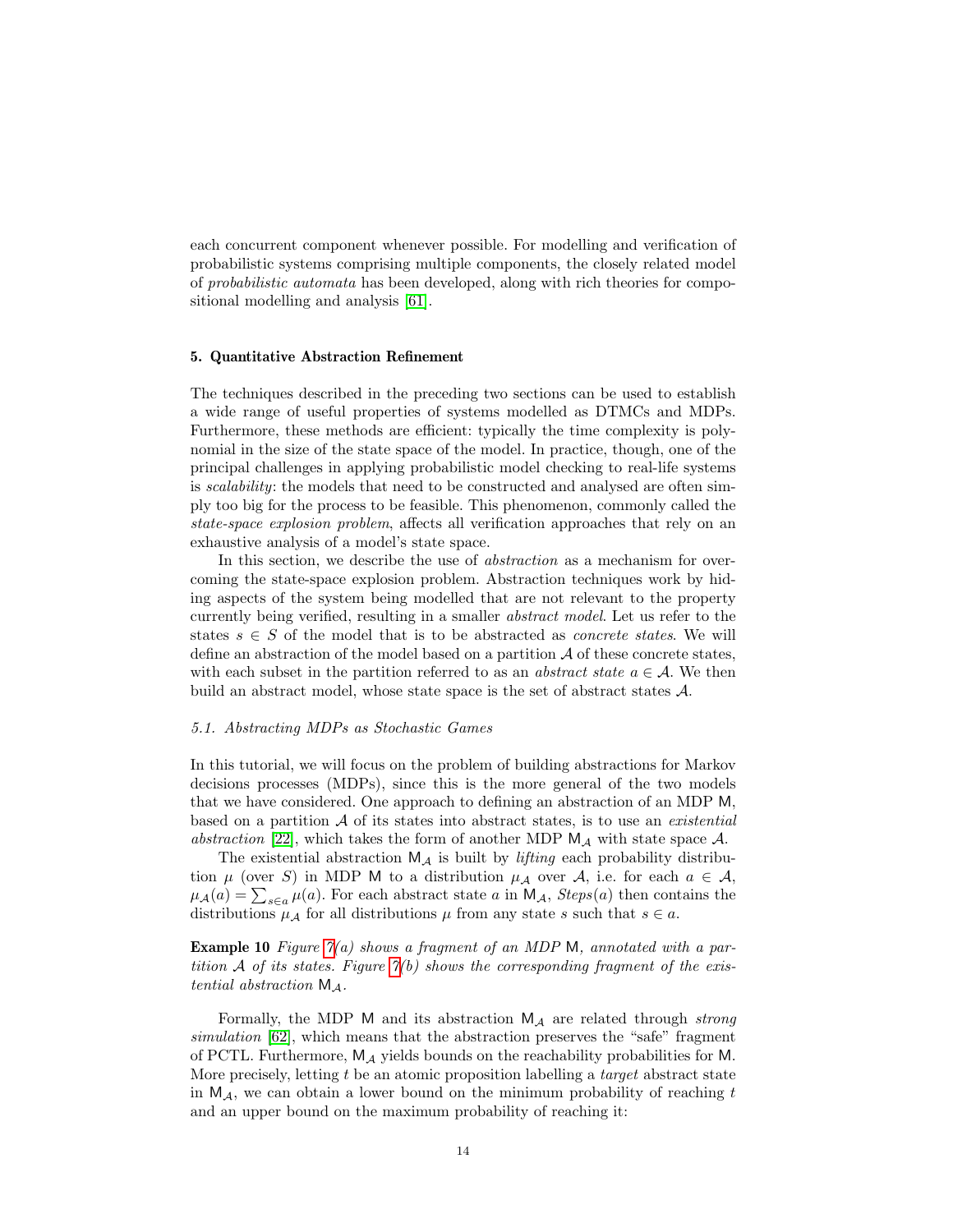

(a) MDP M labelled with (b) MDP representing the (c) The stochastic game partition A of its states. existential abstraction  $M_A$ . abstraction  $G_A$ .

<span id="page-14-0"></span>Figure 7. Fragments of an MDP and corresponding abstractions.

 $Pr^{\min}_{\mathsf{M}_{\mathcal{A}}}(\mathsf{F}\,t) \leqslant Pr^{\min}_{\mathsf{M}}(\mathsf{F}\,t) \quad \text{and} \quad Pr^{\max}_{\mathsf{M}}(\mathsf{F}\,t) \leqslant Pr^{\max}_{\mathsf{M}_{\mathcal{A}}}(\mathsf{F}\,t)$ 

An alternative approach to abstraction was presented in [\[51\]](#page-25-7), based on the construction of a *stochastic two-player game*  $G_A$  to abstract the MDP M using state space partition A. Stochastic two-player games are a generalisation of MDPs that include two distinct forms of nondeterminism, each controlled by a separate player. The key idea behind the stochastic game abstraction is to use player 1 to represent the nondeterminism introduced through the process of abstraction and player 2 to represent nondeterminism from the original MDP M.

**Example 11** Figure  $\gamma(c)$  illustrates the construction of the stochastic game abstraction  $G_A$  for the same MDP M used in Example [10](#page-13-0) (and shown in Figure  $\mathcal{T}(a)$ ). Like for existential abstraction, distributions from M are lifted from S to A, except that they are now grouped according to the concrete states of M from which they emanate. For example, the right-hand black dot in Figure  $\gamma(c)$ shows the (lifted) distributions from state  $s_2$  of M. The left-hand dot shows the distributions for states  $s_0$  and  $s_1$ , which become identical when lifted to A. The corresponding groups of states for each dot are indicated by the rounded boxes with dashed edges.

The game is played as follows. The abstract states, shown as rounded boxes with solid edges, are controlled by player 1. He chooses one of the successor player 2 states, represented by the black dots. Player 2 then chooses one of the distributions emanating from the player 2 state. The chosen distribution is used to randomly select the next abstract state.

An important advantage of the stochastic game abstraction over the existential abstraction is that it yields both lower and upper bounds for either minimum or maximum reachability probabilities. From the stochastic game, we can determine the *optimal probabilities* for each player, e.g. the maximum probability of reaching a t-labelled state that player 1 can achieve, assuming that player 2 is trying to minimise it, denoted  $Pr_{\mathsf{G}_\mathcal{A}}^{\max,\min}(\mathsf{F} \, t)$ . The dual probability  $Pr_{\mathsf{G}_\mathcal{A}}^{\min,\max}(\mathsf{F} \, t)$ is defined similarly. We can also determine either the minimum or maximum probability of reaching  $t$ , assuming that the two players collaborate, denoted  $Pr_{\mathsf{G}_{\mathcal{A}}}^{\min,\min}(\mathsf{F}t)$  and  $Pr_{\mathsf{G}_{\mathcal{A}}}^{\max,\max}(\mathsf{F}t)$ , respectively. All four values can be computed (approximately) with an adapted version of the value iteration method described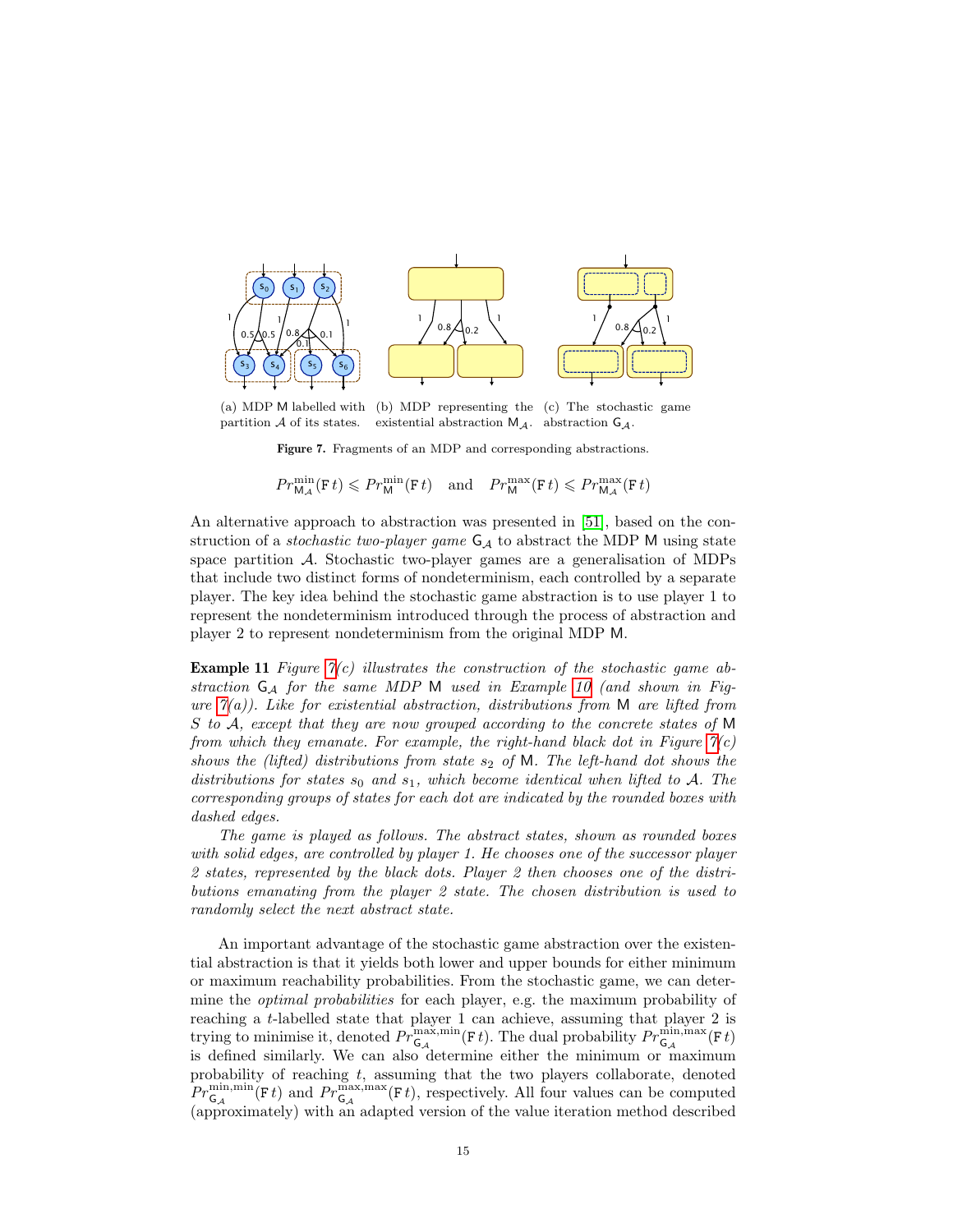

<span id="page-15-0"></span>Figure 8. Graphs illustrating the lower and upper bounds obtained from the stochastic game abstractions of MDPs from two large case studies.

in Section [4.2](#page-9-1) for MDPs. The values, when computed for the stochastic game abstraction  $G_A$  of an MDP M, yield lower and upper bounds as follows:

$$
\begin{split} ⪻^{\min, \min}_{\mathsf{G}_{\mathcal{A}}}(\mathtt{F}t) \leqslant Pr^{\min}_{\mathsf{M}}(\mathtt{F}t) \leqslant Pr^{\max, \min}_{\mathsf{G}_{\mathcal{A}}}(\mathtt{F}t)\\ ⪻^{\min, \max}_{\mathsf{G}_{\mathcal{A}}}(\mathtt{F}t) \leqslant Pr^{\max}_{\mathsf{M}}(\mathtt{F}t) \leqslant Pr^{\max, \max}_{\mathsf{G}_{\mathcal{A}}}(\mathtt{F}t) \end{split}
$$

Figure [8](#page-15-0) shows some typical examples of these bounds, obtained from real case studies [\[45\]](#page-24-5). Part (a) plots results for the "minimum probability of termination within time T" on a model of Israeli & Jalfon's self-stabilisation protocol, for a range of values of T. In this case, the MDP has 1,048,575 states, whereas the stochastic game abstraction has only 627. Part (b) shows results for "the maximum probability of  $K$  time-outs" on a model of a sliding window protocol, varying both  $K$  and the number frames sent  $D$ . In this case, we see that the lower and upper bounds are tight, yielding the exact answers. Also, in this example, the use of *predicate abstraction* allows us to build and analyse abstractions for MDPs that are too large to verify directly. Thus, we see results on the right-hand side of the graph that could not have been obtained without the use of abstraction.

#### 5.2. Quantitative Abstraction Refinement

Although the stochastic game abstractions presented above were constructed and analysed in a fully automated fashion, one crucial part of the process was still performed manually: the specification of the abstract state space A. The practical applicability and usefulness of the abstraction techniques are completely reliant on being able to determine an appropriate partition  $A$  of the concrete state space, i.e. one that is coarse enough to yield a small abstract model, but which gives lower and upper bounds that are close enough to provide useful information.

Here, we discuss a way to construct such a partition  $A$  in a fully automatic fashion, using *abstraction refinement*. This is inspired by the successful counterexample-guided abstraction refinement (CEGAR) approach [\[20\]](#page-23-6), developed to build abstractions for non-probabilistic model checking. The idea is to start with a simple, coarse partition, build the corresponding abstraction, and then iteratively refine the partition, resulting in increasingly precise abstractions. In CEGAR, the refinement step is driven by counterexamples obtained by model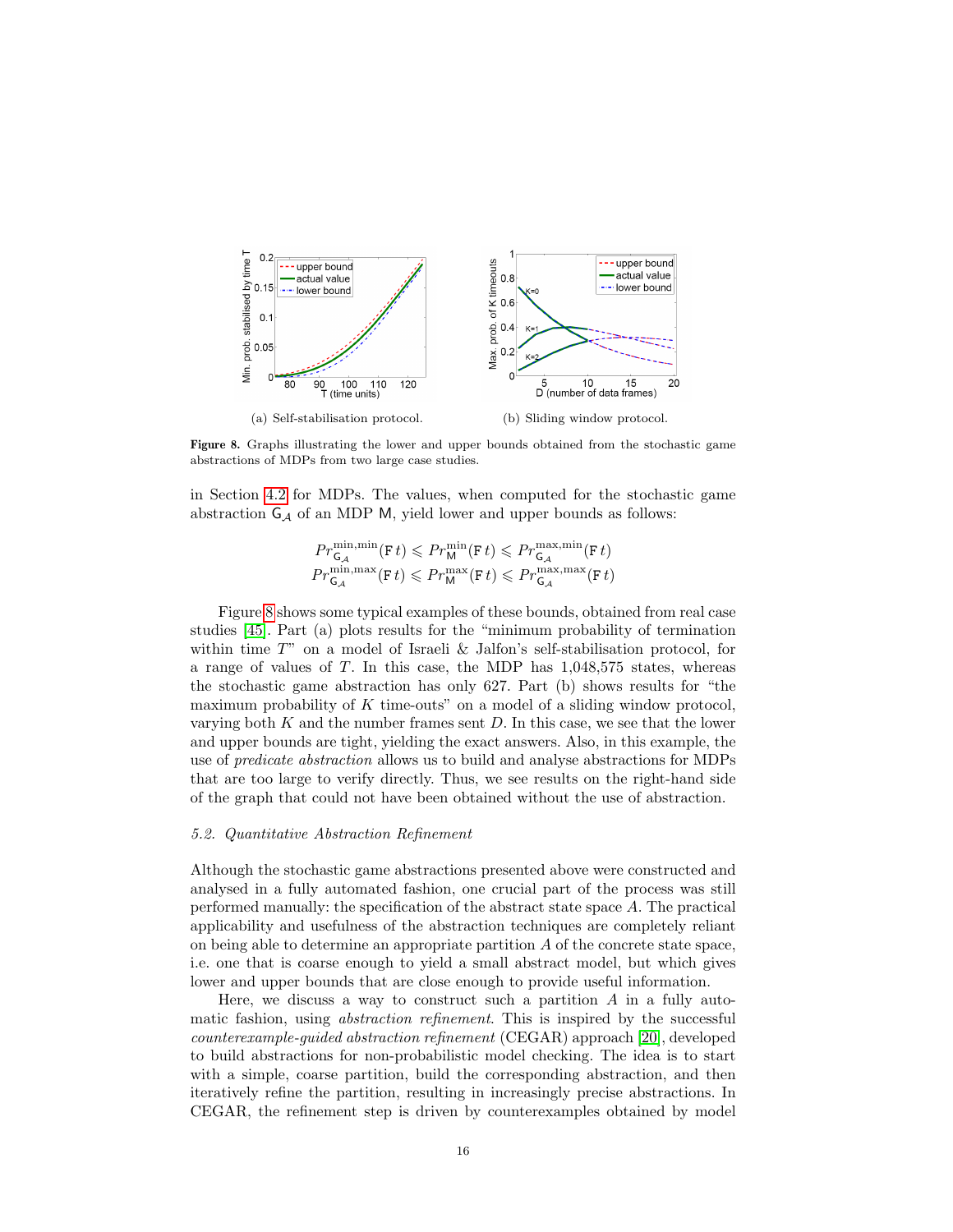

<span id="page-16-0"></span>Figure 9. Quantitative abstraction-refinement loop.

checking the abstractions produced at each iteration, and the iterations of refinement are terminated when the current abstraction can be used either to verify or refute the property being verified.

Here, we describe *quantitative abstraction refinement* [\[47\]](#page-24-6), which can be seen as a quantitative analogue of CEGAR, applied to the stochastic game abstraction approach of [\[51\]](#page-25-7). The idea is that the difference between the lower and upper bounds obtained from an abstraction (which we call the "error") quantifies the precision of the abstraction. If the error is too high, the abstraction should be refined (i.e. a finer partition A used).

Figure [9](#page-16-0) shows a quantitative abstraction-refinement loop used to automatically construct stochastic game abstractions of an MDP M. Starting with an initial (coarse) partition, abstractions are repeatedly constructed, analysed and refined until the difference between the lower and upper bounds obtained for the property of interest (say, the minimum or maximum probability of reaching t-labelled states) falls below some threshold  $\varepsilon$ .

The applicability of quantitative abstraction refinement was initially demonstrated in [\[47\]](#page-24-6), on a simple explicit-state implementation, applied to a set of benchmark models. Subsequently, the approach has been successfully applied to the verification of:

- probabilistic real-time systems, modelled using probabilistic timed automata [\[54\]](#page-25-8) (see the next section for a more in-depth discussion);
- probabilistic software, based on the use of ANSI-C code, augmented with probabilistic commands [\[46\]](#page-24-7);
- concurrent probabilistic programs, as analysed by the probabilistic abstraction tool PASS [\[29\]](#page-23-7);
- probabilistic programs over arbitrary abstract domains [\[27\]](#page-23-8);
- probabilistic hybrid automata [\[31\]](#page-24-8).

Several other methods for abstraction refinement of probabilistic systems have also been proposed  $[22,41,25,16]$  $[22,41,25,16]$  $[22,41,25,16]$  $[22,41,25,16]$ ; see e.g.  $[47]$  for a discussion of the differences between these approaches.

## 6. Probabilistic Timed Automata

The two models that we presented in the first half of this tutorial, DTMCs and MDPs, both use a discrete model of time, i.e. a system execution is modelled as a sequence of discrete time-steps. In this section, we discuss modelling and verification of probabilistic real-time systems, which use a continuous (dense) model of time. These systems will be modelled by *probabilistic timed automata*.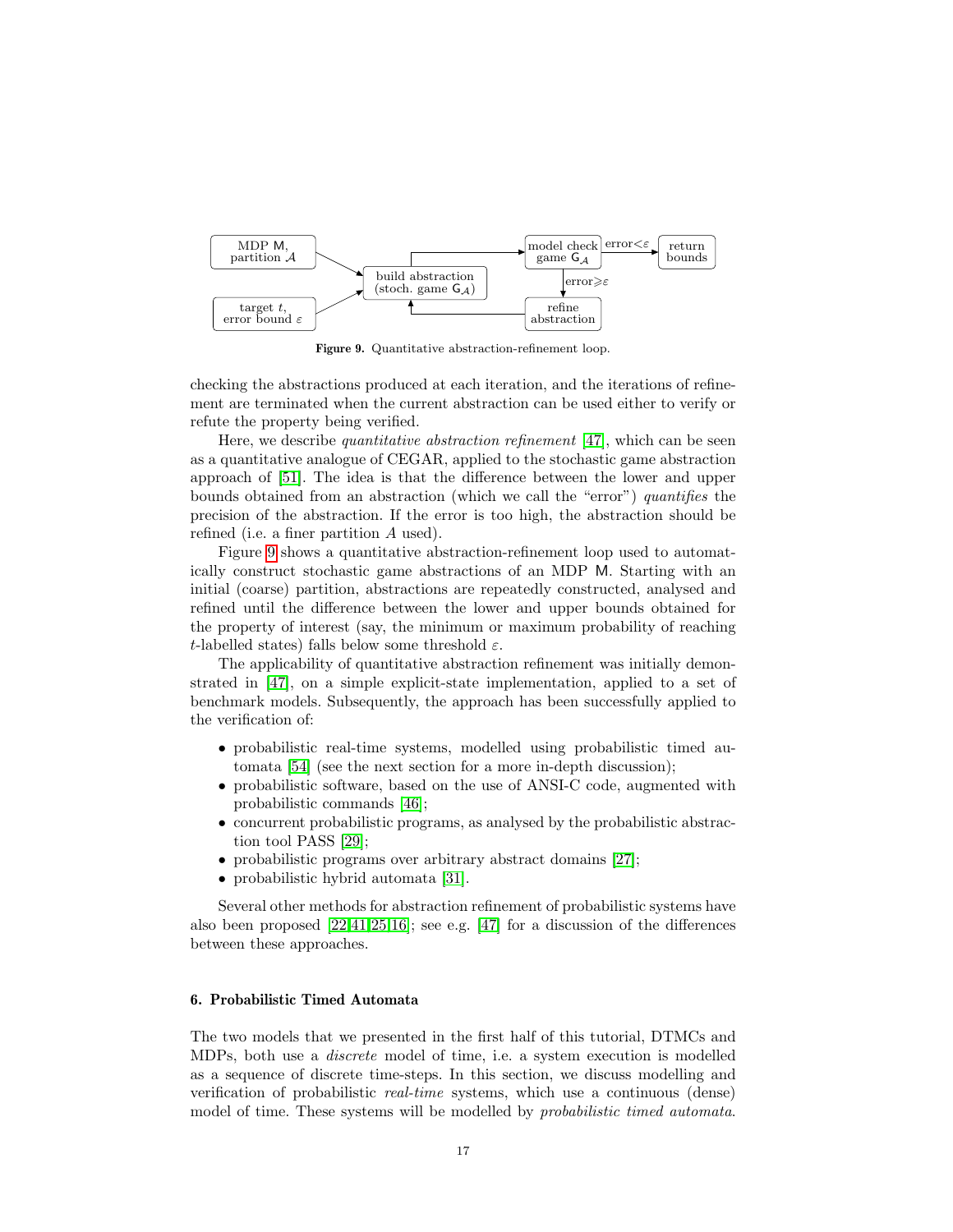Another popular model incorporating a continuous notion of time is continuoustime Markov chains (CTMCs), an extension of DTMCs where the delays between state transitions are represented by exponential distributions. See, for example, [\[8,](#page-22-1)[53\]](#page-25-4) for overviews of probabilistic model checking techniques for CTMCs.

#### 6.1. Probabilistic Timed Automata

Probabilistic timed automata (PTAs) [\[42,](#page-24-10)[59\]](#page-25-9) model systems that exhibit probabilistic, nondeterministic and real-time characteristics. They can be seen as an extension of MDPs with clocks, real-valued variables whose values increase simultaneously over time. Like in the classic model of timed automata [\[2\]](#page-22-6), states and transitions of PTAs can be labelled with invariants and guards, that is, predicates on clocks respectively dictating how long to remain in a state and when transitions can occur. Transitions between states (represented, as in MDPs, by probability distributions) can also reset the values of one or more clocks.

To specify invariants and guards, we use clock constraints. Assuming a set of clocks X, the set of allowable clock constraints, denoted  $CC(X)$ , is defined by the following grammar:

$$
\chi ::= \texttt{true} \mid x \leq d \mid c \leq x \mid x + c \leq y + d \mid \neg \chi \mid \chi \wedge \chi
$$

where  $x, y \in \mathcal{X}$  and  $c, d \in \mathbb{N}$ . A PTA can then be formally defined as follows.

Definition 6 (Probabilistic timed automaton) A probabilistic timed automaton (PTA) is defined by a tuple  $P=(Loc, \overline{l}, \mathcal{X}, Act, inv, enab, prob, L)$  where:

- Loc is a finite set of locations;
- $\overline{l} \in Loc$  *is an* initial location;
- $X$  is a finite set of clocks;
- Act is a finite set of actions;
- inv : Loc  $\rightarrow CC(X)$  is the invariant condition:
- enab :  $Loc \times Act \rightarrow CC(X)$  is the enabling condition;
- prob :  $Loc \times Act \rightarrow Dist(2^X \times Loc)$  is a (partial) probabilistic transition function;
- L : Loc  $\rightarrow 2^{AP}$  is a labelling function mapping each location to a set of atomic propositions taken from a set AP .

<span id="page-17-0"></span>The semantics of a PTA P is given by an infinite-state MDP whose states are of the form  $(l, v) \in Loc \times (\mathbb{R}_{\geqslant 0})^{\mathcal{X}}$ , where l is a location and v gives a value for each clock in  $X$ . For simplicity, we omit a full descriptions of the semantics (see e.g. [\[58\]](#page-25-10) for details). Intuitively, the behaviour of a PTA is as follows. The initial state is  $(l, 0)$ , where 0 denotes a value of 0 for all clocks. For a general state  $s = (l, v)$ , there is a nondeterministic choice between either: (i) time elapsing, i.e. all clocks increasing in value, subject to the invariant  $inv(l)$  staying true; (ii) an action a being taken, such that  $prob(l, a)$  is defined and the guard  $enab(l, a)$  is satisfied. If the latter,  $prob(l, a)$  is a distribution over pairs  $(X, l') \in 2^{\mathcal{X}} \times Loc$ , giving the probability of moving to location  $l'$  and resetting the clocks in  $X$  to zero.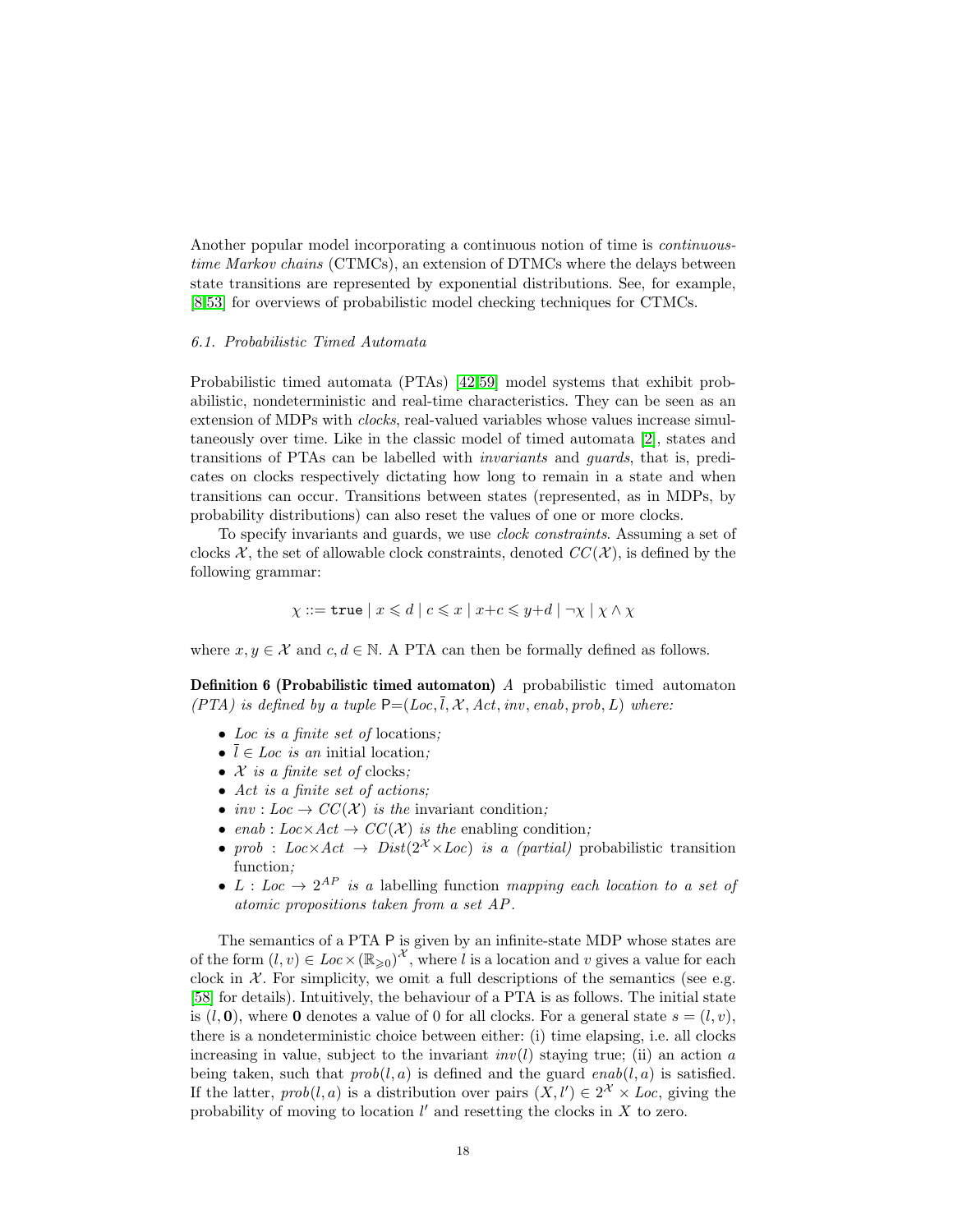

<span id="page-18-0"></span>Figure 10. Example PTA.

**Example 12** Figure [10](#page-18-0) shows an example of a PTA with locations  $Loc =$  $\{\text{init}, \text{lost}, \text{done}, \text{fail}\}$  and two clocks  $\{x, y\}$ . Locations are labelled with their invariants, under the location name, and transitions are annotated with actions (from the set  $Act = \{send, retry, given, timeout\}$ ), guards (e.g.  $y > 4$ ), clock resets (e.g.  $x := 0$ ) and probabilities. For modelling convenience, we also use an integer variable c, whose value can feature in guards or be set on a transition.

The PTA models repeated attempts to transmit a message over a faulty communication channel. Each send happens instantaneously (thanks to the invariant  $x = 0$  in location init), after which the transmission succeeds with probability 0.9 and fails with probability 0.1. In the case of failure, a delay of between 3 and 5 time units occurs before transmission is re-attempted. The variable c counts the number of attempts. If either c exceeds 5, or the total time elapsed (stored by clock y) exceeds 4, then transmission is aborted and the PTA moves to location fail.

#### 6.2. Model Checking for PTAs

A variety of model checking approaches have been proposed for PTAs. Properties to be verified are typically expressed in probabilistic temporal logic. One possibility is the logic PTCTL [\[59\]](#page-25-9), a probabilistic extension of the timed temporal logic TCTL. In many cases, though, the simpler logic PCTL, discussed earlier in this tutorial for DTMCs and MDPs, suffices.

The principle hurdle to overcome when developing model checking algorithms for PTAs is the fact that the models are inherently infinite-state. Fundamental results about the decidability and complexity of model checking for PTAs can be obtained through the construction of a *region graph* [\[59\]](#page-25-9). This is based on a division of the PTA's state space into a finite number of regions, sets of states which satisfy exactly the same temporal logic formulas. This reduces the problem of model checking a PTA to the problem of analysing a finite-state MDP, whose states are regions. In practice, however the region graph is prohibitively large, and thus several more efficient methods have been developed for model checking:

• The *digital clocks* method [\[57\]](#page-25-11) translates *closed* PTAs (those where clock constraints contain no strict comparisons) into a finite-state MDP, based on the digitisation of real-valued to integer-valued clocks. The MDP is then analysed in standard fashion. For PTAs whose clock values vary across large ranges this approach can become expensive, but it has been successfully applied to several large case studies.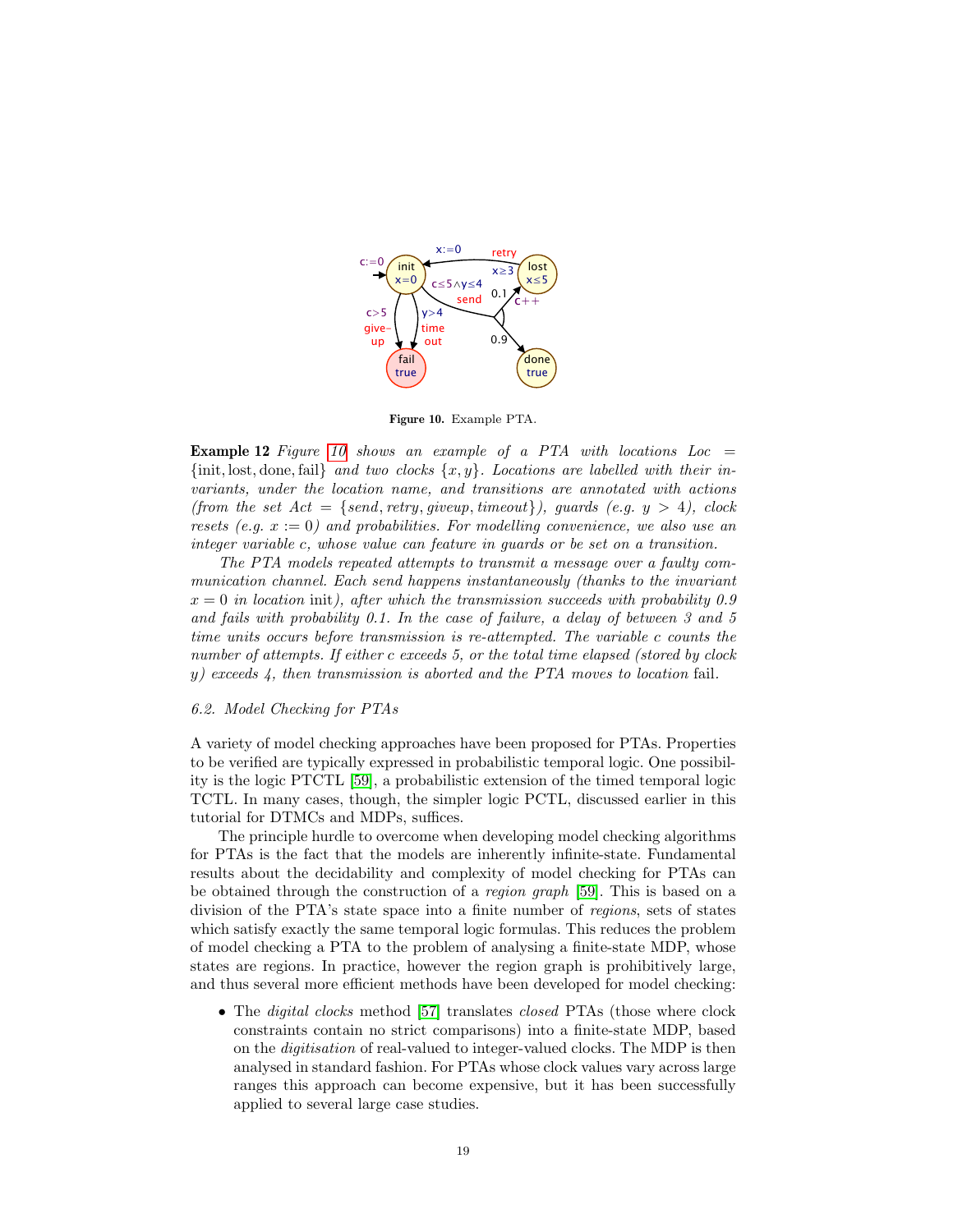

<span id="page-19-0"></span>Figure 11. Reachability graph.



<span id="page-19-1"></span>Figure 12. Stochastic game abstraction.

- Backwards reachability [\[60\]](#page-25-12) performs a backwards traversal of the state space of a PTA using efficient data structures to represent and manipulate clock constraints for PTA state sets. As for digital clocks, a finitestate MDP is then built and model checked to obtain results. Although the operations required to implement this approach can be expensive, with appropriate optimisations [\[13\]](#page-22-7) it has been shown to perform well.
- Abstraction refinement with stochastic games [\[54\]](#page-25-8) uses the quantitative abstraction refinement approach [\[47\]](#page-24-6) described in Section [5](#page-13-1) to verify PTAs. In this instance, abstract states are modelled with clock constraints (zones), represented by difference-bound matrices (DBMs). A sequence of stochastic games are built through successive refinements, finally yielding an exact result for the PTA model checking problem.

**Example 13** We illustrate the third of these approaches, abstraction refinement, using the PTA given previously in Example [12](#page-17-0) (see Figure [10\)](#page-18-0). Our aim is to determine the maximum probability of reaching location fail. The abstraction refinement approach of  $[54]$  works by constructing a reachability graph, a connected set of abstract states of the form  $(l, \zeta)$  where l is a location and  $\zeta$  a clock constraint. This is constructed based on a forwards traversal of the reachable fragment of the PTA. The reachability graph for the example is shown in Figure [11.](#page-19-0)

From the graph, we can construct a stochastic game abstraction, which is then analysed to obtain lower and upper bounds on the required reachability probability, in the manner described in Section [5.1.](#page-13-2) Figure [12](#page-19-1) shows the stochastic game for the reachability graph of Figure [11.](#page-19-0) In this case, the obtained lower and upper bounds reveal that the maximum probability of reaching location fail is in the interval  $[0.01, 0.1]$ . From the results of the analysis of the game, we are able to refine the reachability graph, splitting one or more of its abstract states into parts.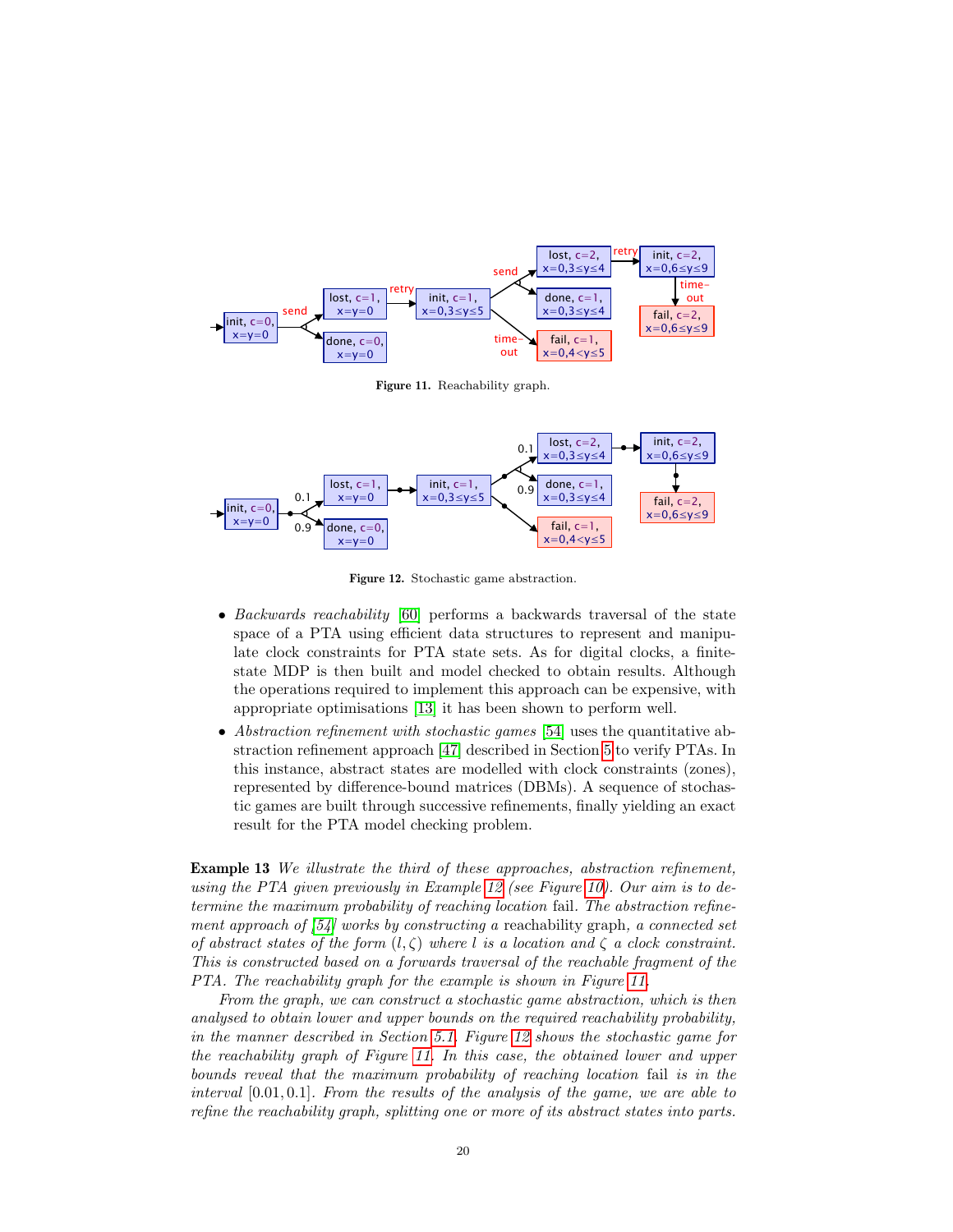For this example, a single refinement (which splits the clock constraint  $x=0 \wedge$  $3\leq y \leq 5$  in abstract state ((init, c=1), x=0 ∧ 3 $\leq y \leq 5$ ) into two, x=0 ∧ 3 $\leq y \leq 4$  and  $x=0 \land 4 < y \leq 5$ ) suffices to produce an abstraction which yields the bounds [0.1, 0.1]. Thus, the maximum probability of failure is 0.1.

#### 6.3. More on Model Checking for PTAs

As discussed previously for DTMCs and MDPs, we can augment PTAs with rewards to capture additional quantitative properties of the models. In fact, these are often used to model costs or prices. Computation of the (minimum or maximum) expected reward cumulated until a target is reached can be performed using the digital clocks method [\[57\]](#page-25-11). Another useful class of reward properties for PTAs is the probability that the cumulative reward exceeds a certain bound. A semi-algorithm for model checking such properties can be found in [\[12\]](#page-22-8).

## 7. Probabilistic Model Checking in Practice

We conclude this tutorial with a discussion of some of the practical aspects of probabilistic model checking. As usage of these techniques has become more widespread, a variety of supporting software tools have been developed. The two most widely used are PRISM [\[55\]](#page-25-3) and MRMC [\[43\]](#page-24-11). MRMC's core functionality is model checking of (discrete- and continuous-time) Markov chains, with a particular focus on reward properties. PRISM supports Markov chains, as well as MDPs and PTAs, and is described in more detail below. Other tools providing model checking of MDPs include LiQuor [\[18\]](#page-23-11) and ProbDiVinE [\[11\]](#page-22-9). Software supporting verification of PTAs includes UPPAAL-PRO [\[66\]](#page-25-13), Fortuna [\[13\]](#page-22-7) and mcpta [\[37\]](#page-24-12). A more detailed list of probabilistic model checking tools can be found at [\[68\]](#page-25-14).

#### 7.1. PRISM

PRISM [\[55\]](#page-25-3) is a probabilistic model checker developed at the Universities of Birmingham and Oxford. It is an open-source software tool which accepts probabilistic models written in a textual modelling language based on Reactive Modules, a state-based language using guarded commands. The three main model types discussed in this tutorial, DTMCs, MDPs and PTAs, and their reward (price) extensions are all directly supported by PRISM, as are continuous-time Markov chains (CTMCs). A wide range of properties can be specified and model checked: PRISM admits the logics PCTL, LTL and PCTL\*, and additionally CSL (for CTMCs). It also includes the reward operators and quantitative (numerical) properties discussed earlier in this tutorial.

PRISM includes multiple model checking engines, notably several based on symbolic implementations (using binary decision diagrams and their extensions). These can enable the probabilistic verification of models of up to  $10^{10}$  states. On average, the tool usually handles models with up to  $10^7 - 10^8$  states. PRISM also features explicit-state model checking functionality, as well as a variety of advanced techniques such as abstraction refinement and symmetry reduction. There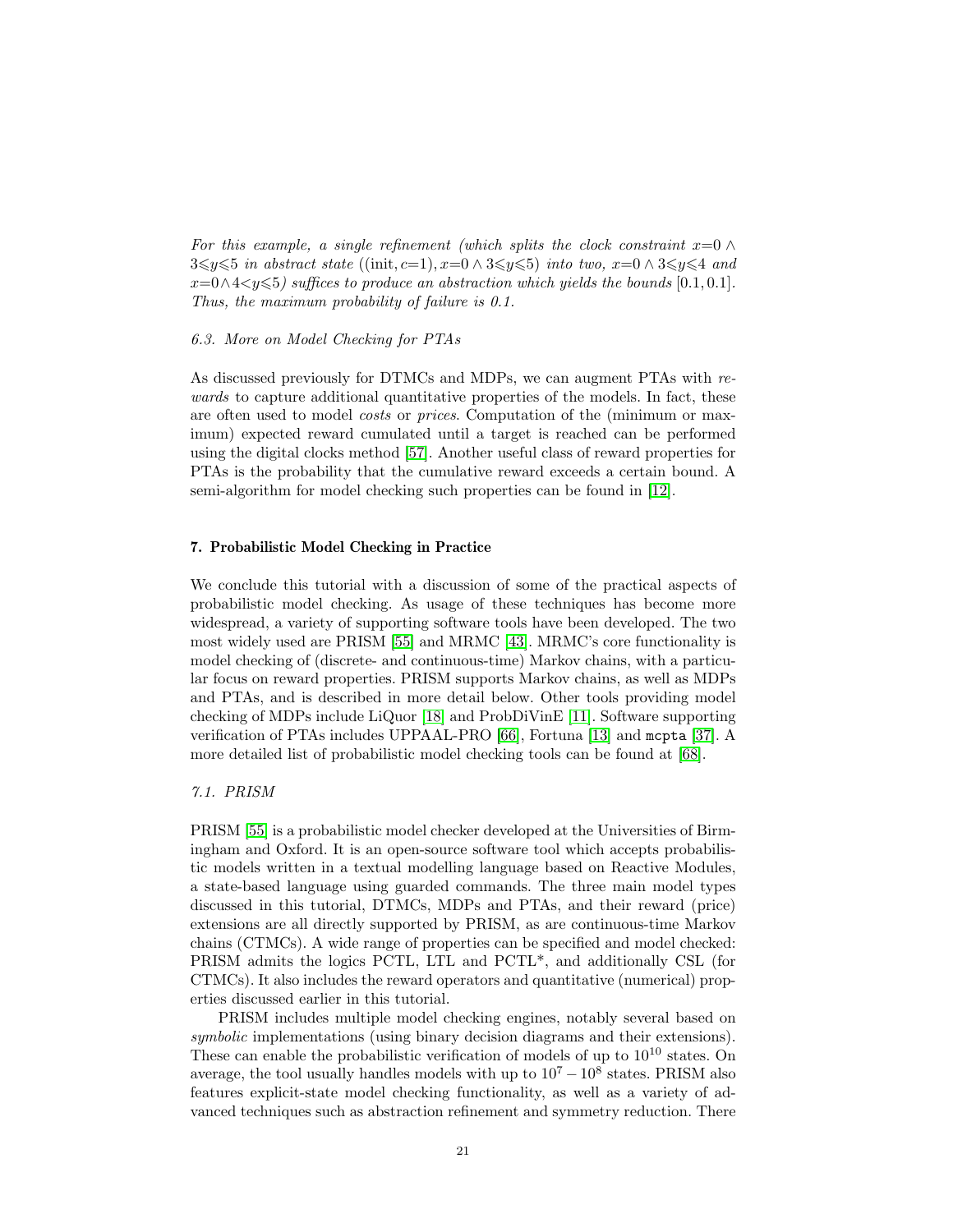is also support for approximate/statistical model checking through a discreteevent simulation engine.

PRISM has been applied to numerous case studies, from communication, security and population protocols, power management, embedded control, nanotechnology designs, to biological systems; for more information consult [\[67\]](#page-25-2).

# 7.2. Research Directions

Finally, we briefly mention some other directions for the development of probabilistic model checking that have shown promising results.

- Symbolic model checking techniques, using data structures based on binary decision diagrams (BDDs) [\[5,](#page-22-2)[49\]](#page-25-15) offer scalability to large models by exploiting high-level structure and regularities.
- *Model reduction* techniques such as bisimulation minimisation [\[44\]](#page-24-13), symmetry reduction [\[52,](#page-25-16)[26\]](#page-23-12) and partial order reduction [\[23,](#page-23-13)[6\]](#page-22-10) provide ways to reduce the size of probabilistic models, whilst preserving exact model checking results.
- Compositional probabilistic verification [\[61\]](#page-25-5) decomposes the effort required for model checking into separate sub-tasks for each system component; in particular, assume-guarantee verification techniques for MDPs [\[56\]](#page-25-17) have recently proved to provide real practical gains in scalability.
- Approximate (or statistical) probabilistic model checking improves scalability by combining Monte Carlo simulation with statistical methods to either generate approximate results to quantitative model checking queries [\[39\]](#page-24-14) or efficiently check properties featuring probability thresholds [\[65\]](#page-25-18).
- Systems biology is proving to be an exciting and challenging application of probabilistic model checking, for which various novel techniques have been specifically developed [\[64,](#page-25-19)[38\]](#page-24-15).
- Probabilistic counterexamples [\[32,](#page-24-16)[1](#page-22-11)[,3\]](#page-22-12) provide diagnostic information to the user of a probabilistic model checker if a temporal logic query is found to be false. Typically, this takes the form of a set of violating system executions, whose combined probability exceeds some desired threshold.
- Synthesis techniques aim to generate correct-by-construction model components or controllers based on quantitative objectives [\[17,](#page-23-14)[15\]](#page-23-15).
- *Parametric* approaches to probabilistic model checking can be used to synthesise the range of model parameter values that satisfy some specification [\[33\]](#page-24-17) or to produce model checking results that are symbolic expressions in terms of the parameters [\[30\]](#page-24-18).

#### 8. Conclusions

This tutorial presented an introduction to probabilistic model checking, covering details of two basic models, Markov chains and Markov decision processes, and two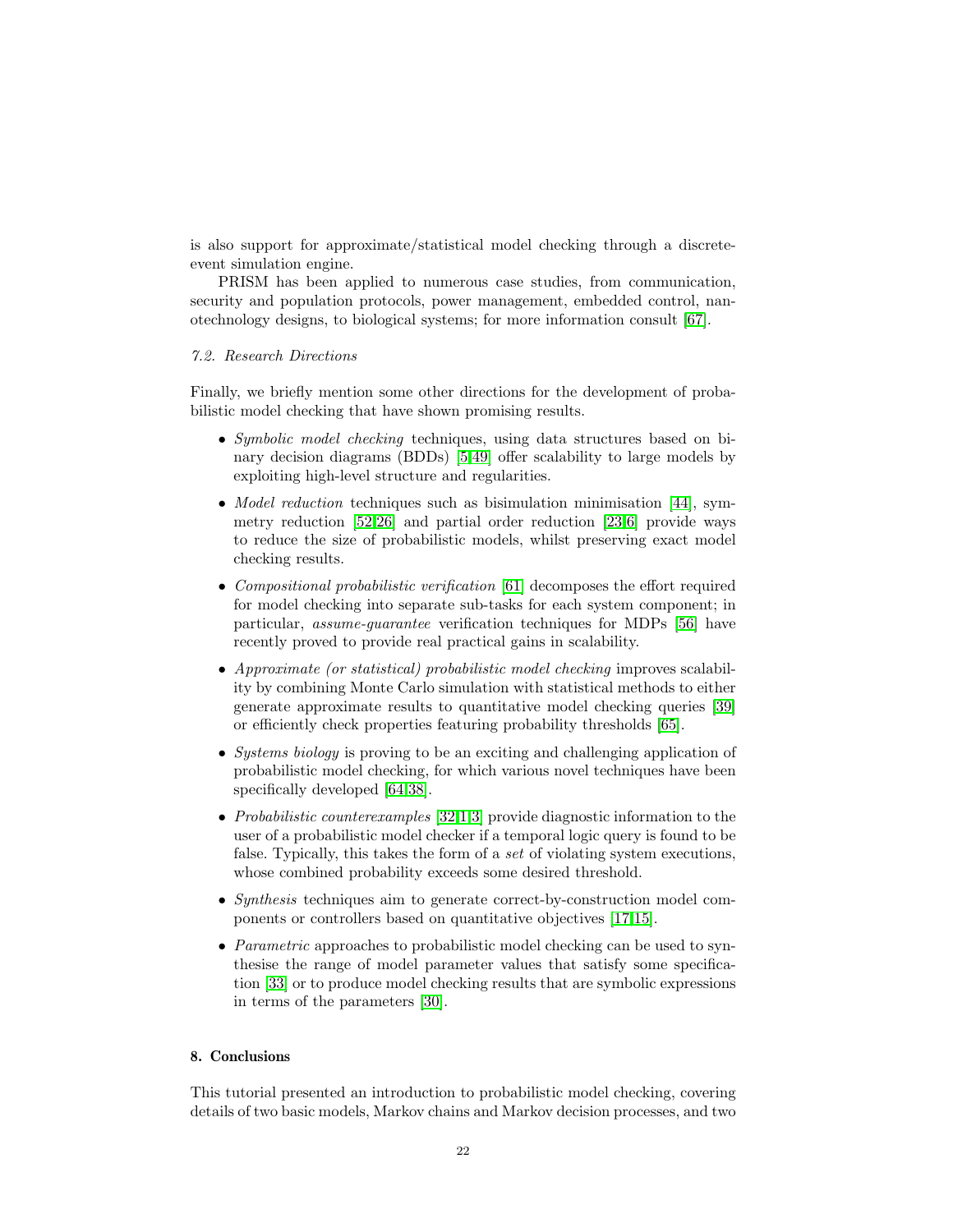more advanced topics, quantitative abstraction refinement and model checking of probabilistic timed automata. The focus has been on models which feature discrete states, discrete probability distributions and possibly nondeterminism, in conjunction with (in the case of PTAs) dense real-time.

The following tutorial papers provide more comprehensive introductory material for the topics covered here:

- [\[53\]](#page-25-4) (sections 1–3), for discrete-time Markov chains  $(DTMCs)$ ;
- [\[28\]](#page-23-4) (sections 1–7), for Markov decision processes (MDPs);
- [\[58\]](#page-25-10), for probabilistic timed automata (PTAs).

Chapter 10 of [\[9\]](#page-22-3) is also highly recommended for additional and deeper coverage of model checking for DTMCs and MDPs.

Acknowledgments. The authors are part supported by ERC Advanced Grant VERIWARE, EPSRC grant EP/F001096/1 and EU-FP7 project CONNECT.

#### References

- <span id="page-22-11"></span>[1] H. Aljazzar and S. Leue. Directed explicit state-space search in the generation of counterexamples for stochastic model checking. IEEE Transactions on Software Engineering, 36(1):37–60, 2010.
- <span id="page-22-6"></span>[2] R. Alur and D. Dill. A theory of timed automata. Theoretical Computer Science, 126:183– 235, 1994.
- <span id="page-22-12"></span>[3] M. Andrés, P. D'Argenio, and P. van Rossum. Significant diagnostic counterexamples in probabilistic model checking. In H. Chockler and A. Hu, editors, Proc. 4th Int. Haifa Verification Conf. Hardware and Software: Verification and Testing (HVC'08), volume 5394 of LNCS, pages 129–148. Springer, 2008.
- <span id="page-22-0"></span>[4] D. Angluin, J. Aspnes, and D. Eisenstat. A simple population protocol for fast robust approximate majority. Distributed Computing, 21(2):87–102, 2008.
- <span id="page-22-2"></span>[5] C. Baier, E. Clarke, V. Hartonas-Garmhausen, M. Kwiatkowska, and M. Ryan. Symbolic model checking for probabilistic processes. In P. Degano, R. Gorrieri, and A. Marchetti-Spaccamela, editors, Proc. 24th International Colloquium on Automata, Languages and Programming (ICALP'97), volume 1256 of LNCS, pages 430–440. Springer, 1997.
- <span id="page-22-10"></span>[6] C. Baier, M. Groesser, and F. Ciesinski. Partial order reduction for probabilistic systems. In Proc. 1st International Conference on Quantitative Evaluation of Systems (QEST'04), pages 230–239. IEEE CS Press, 2004.
- <span id="page-22-5"></span>[7] C. Baier, M. Größer, and F. Ciesinski. Quantitative analysis under fairness constraints. In Proc. 7th International Symposium on Automated Technology for Verification and Analysis (ATVA'09), volume 5799 of LNCS, pages 135–150. Springer, 2009.
- <span id="page-22-1"></span>[8] C. Baier, B. Haverkort, H. Hermanns, and J.-P. Katoen. Model-checking algorithms for continuous-time Markov chains. IEEE Transactions on Software Engineering, 29(6):524– 541, 2003.
- <span id="page-22-3"></span>[9] C. Baier and J.-P. Katoen. Principles of Model Checking. MIT Press, 2008.
- <span id="page-22-4"></span>[10] C. Baier and M. Kwiatkowska. Model checking for a probabilistic branching time logic with fairness. Distributed Computing, 11(3):125–155, 1998.
- <span id="page-22-9"></span>[11] J. Barnat, L. Brim, I. Cerna, M. Ceska, and J. Tumova. ProbDiVinE-MC: Multi-core LTL model checker for probabilistic systems. In Proc. 5rd International Conference on Quantitative Evaluation of Systems (QEST'08), pages 77–78. IEEE CS Press, 2008.
- <span id="page-22-8"></span>[12] J. Berendsen, D. Jansen, and J.-P. Katoen. Probably on time and within budget – on reachability in priced probabilistic timed automata. In Proc. 3rd International Conference on Quantitative Evaluation of Systems (QEST'06), pages 311–322. IEEE CS Press, 2006.
- <span id="page-22-7"></span>[13] J. Berendsen, D. Jansen, and F. Vaandrager. Fortuna: Model checking priced probabilistic timed automata. In Proc. 7th International Conference on Quantitative Evaluation of SysTems (QEST'10), pages 273–281, 2010.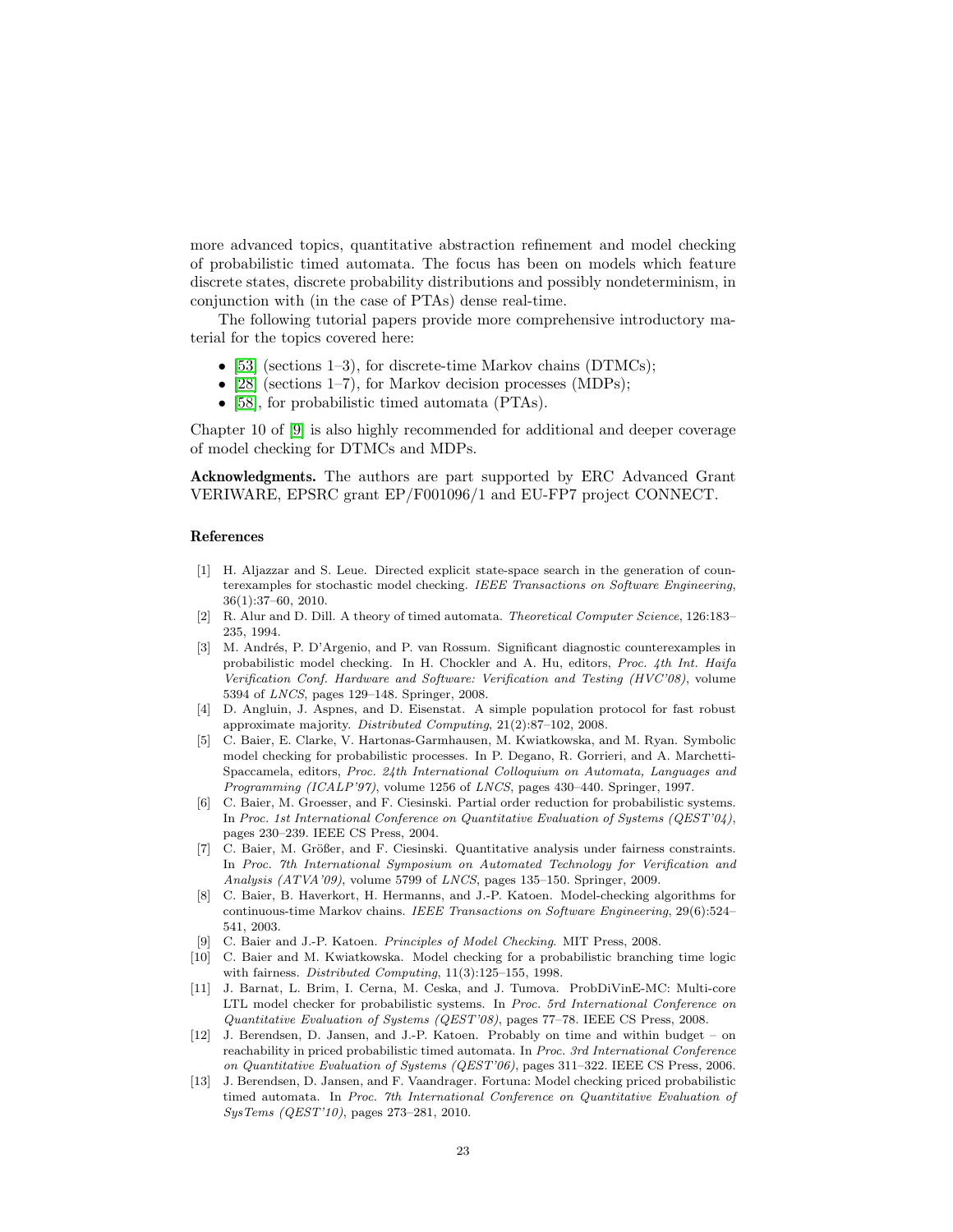- <span id="page-23-1"></span>[14] A. Bianco and L. de Alfaro. Model checking of probabilistic and nondeterministic systems. In P. Thiagarajan, editor, Proc. 15th Conference on Foundations of Software Technology and Theoretical Computer Science (FSTTCS'95), volume 1026 of LNCS, pages 499–513. Springer, 1995.
- <span id="page-23-15"></span>[15] P. Cern´y, K. Chatterjee, T. Henzinger, A. Radhakrishna, and R. Singh. Quantitative synthesis for concurrent programs. In G. Gopalakrishnan and S. Qadeer, editors, Proc. 23rd International Conference on Computer Aided Verification (CAV'11), volume 6806 of LNCS, pages 243–259. Springer, 2011.
- <span id="page-23-10"></span>[16] R. Chadha and M. Viswanathan. A counterexample guided abstraction-refinement framework for Markov decision processes. ACM Transactions on Computational Logic, 12(1):1-49, 2010.
- <span id="page-23-14"></span>[17] K. Chatterjee, T. Henzinger, B. Jobstmann, and R. Singh. Measuring and synthesizing systems in probabilistic environments. In Proc. 22nd International Conference on Computer Aided Verification (CAV'10), LNCS. Springer, 2010.
- <span id="page-23-11"></span>[18] F. Ciesinski and C. Baier. Liquor: A tool for qualitative and quantitative linear time analysis of reactive systems. In Proc. 3rd International Conference on Quantitative Evaluation of Systems (QEST'06), pages 131–132. IEEE CS Press, 2006.
- <span id="page-23-3"></span>[19] E. Clarke and A. Emerson. Design and synthesis of synchronization skeletons using branching time temporal logic. In Proc. Workshop on Logic of Programs, volume 131 of LNCS. Springer, 1981.
- <span id="page-23-6"></span>[20] E. Clarke, O. Grumberg, S. Jha, Y. Lu, and H. Veith. Counterexample-guided abstraction refinement. In A. Emerson and A. Sistla, editors, Proc. 12th Int. Conf. Computer Aided Verification (CAV'00), volume 1855 of Lecture Notes in Computer Science, pages 154–169. Springer, 2000.
- <span id="page-23-0"></span>[21] C. Courcoubetis and M. Yannakakis. Verifying temporal properties of finite state probabilistic programs. In Proc. 29th Annual Symposium on Foundations of Computer Science (FOCS'88), pages 338–345. IEEE Computer Society Press, 1988.
- <span id="page-23-5"></span>[22] P. D'Argenio, B. Jeannet, H. Jensen, and K. Larsen. Reachability analysis of probabilistic systems by successive refinements. In L. de Alfaro and S. Gilmore, editors, Proc. 1st Joint International Workshop on Process Algebra and Probabilistic Methods, Performance Modelling and Verification (PAPM/PROBMIV'01), volume 2165 of LNCS, pages 39–56. Springer, 2001.
- <span id="page-23-13"></span>[23] P. D'Argenio and P. Niebert. Partial order reduction on concurrent probabilistic programs. In Proc. 1st International Conference on Quantitative Evaluation of Systems (QEST'04). IEEE CS Press, 2004.
- <span id="page-23-2"></span>[24] L. de Alfaro, M. Kwiatkowska, G. Norman, D. Parker, and R. Segala. Symbolic model checking of probabilistic processes using MTBDDs and the Kronecker representation. In S. Graf and M. Schwartzbach, editors, Proc. 6th International Conference on Tools and Algorithms for the Construction and Analysis of Systems (TACAS'00), volume 1785 of LNCS, pages 395–410. Springer, 2000.
- <span id="page-23-9"></span>[25] L. de Alfaro and P. Roy. Magnifying-lens abstraction for Markov decision processes. In Proc. 19th International Conference on Computer Aided Verification (CAV'07), volume 4590 of LNCS, pages 325–338. Springer, 2007.
- <span id="page-23-12"></span>[26] A. Donaldson and A. Miller. Symmetry reduction for probabilistic model checking using generic representatives. In S. Graf and W. Zhang, editors, Proc. 4th Int. Symp. Automated Technology for Verification and Analysis (ATVA'06), volume 4218 of Lecture Notes in Computer Science, pages 9–23. Springer, 2006.
- <span id="page-23-8"></span>[27] J. Esparza and A. Gaiser. Probabilistic abstractions with arbitrary domains. In Proc. 18th International Symposium on Static Analysis (SAS'11), pages 334–350, 2011.
- <span id="page-23-4"></span>[28] V. Forejt, M. Kwiatkowska, G. Norman, and D. Parker. Automated verification techniques for probabilistic systems. In M. Bernardo and V. Issarny, editors, Formal Methods for Eternal Networked Software Systems (SFM'11), volume 6659 of LNCS, pages 53–113. Springer, 2011.
- <span id="page-23-7"></span>[29] E. M. Hahn, H. Hermanns, B. Wachter, and L. Zhang. PASS: Abstraction refinement for infinite probabilistic models. In J. Esparza and R. Majumdar, editors, Proc. 16th International Conference on Tools and Algorithms for the Construction and Analysis of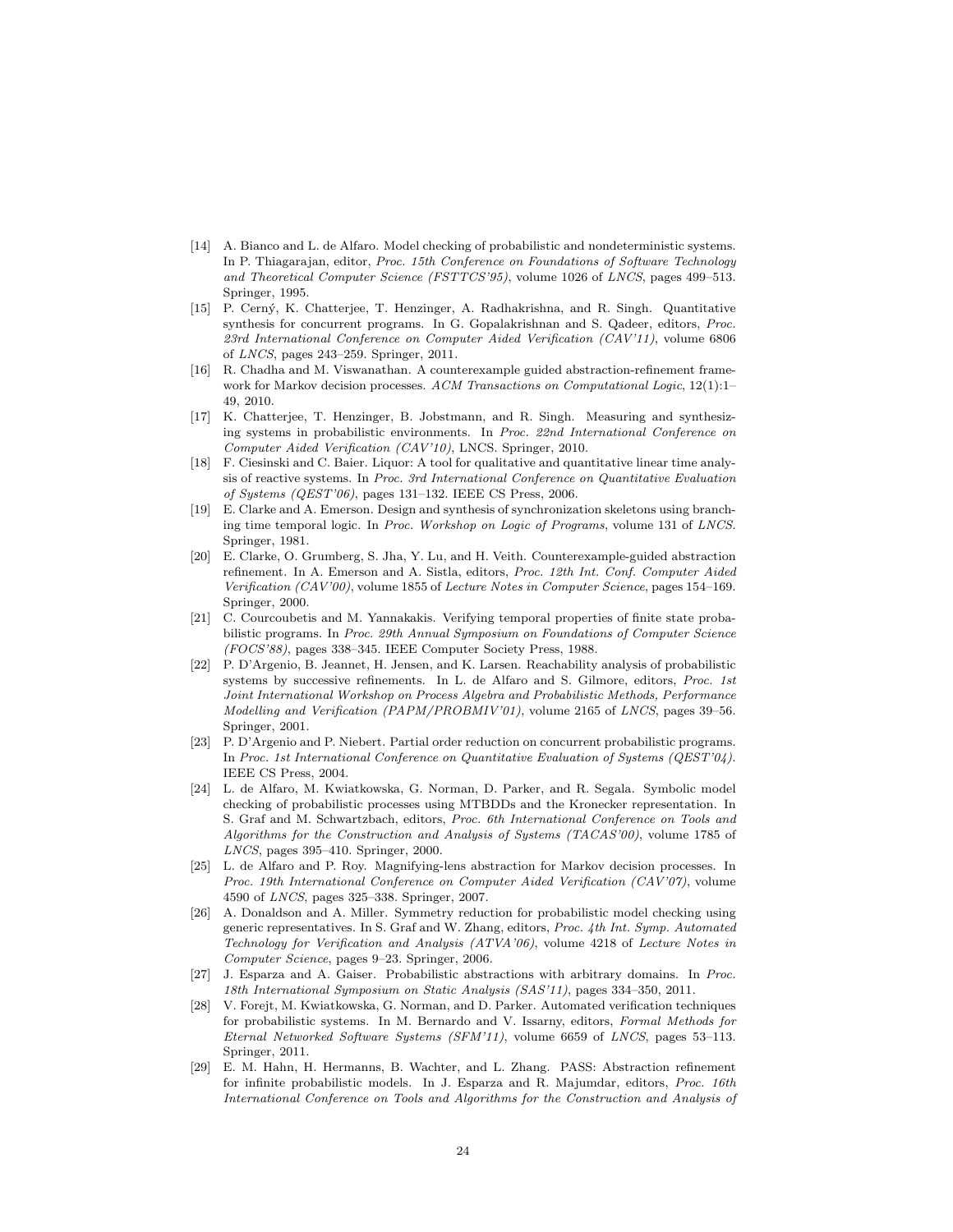Systems (TACAS'10), volume 6105 of LNCS, pages 353–357. Springer, 2010.

- <span id="page-24-18"></span>[30] E. M. Hahn, H. Hermanns, and L. Zhang. Probabilistic reachability for parametric Markov models. In C. Pasareanu, editor, Proc. 16th International SPIN Workshop, volume 5578 of LNCS, pages 88–106. Springer, 2009.
- <span id="page-24-8"></span>[31] E. M. Hahn, G. Norman, D. Parker, B. Wachter, and L. Zhang. Game-based abstraction and controller synthesis for probabilistic hybrid systems. In Proc. 8th International Conference on Quantitative Evaluation of SysTems (QEST'11), pages 69–78. IEEE CS Press, September 2011.
- <span id="page-24-16"></span>[32] T. Han, J.-P. Katoen, and B. Damman. Counterexample generation in probabilistic model checking. IEEE Transactions on Software Engineering, 35(2):241–257, 2009.
- <span id="page-24-17"></span>[33] T. Han, J.-P. Katoen, and A. Mereacre. Approximate parameter synthesis for probabilistic time-bounded reachability. In Proc. IEEE Real-Time Systems Symposium (RTSS 08), pages 173–182. IEEE CS Press, 2008.
- <span id="page-24-2"></span>[34] H. Hansson. Time and Probability in Formal Design of Distributed Systems. Elsevier, 1994.
- <span id="page-24-1"></span>[35] H. Hansson and B. Jonsson. A logic for reasoning about time and reliability. Formal Aspects of Computing, 6(5):512–535, 1994.
- <span id="page-24-0"></span>[36] S. Hart, M. Sharir, and A. Pnueli. Termination of probabilistic concurrent programs. ACM Transactions on Programming Languages and Systems, 5(3):356–380, 1983.
- <span id="page-24-12"></span>[37] A. Hartmanns and H. Hermanns. A modest approach to checking probabilistic timed automata. In Proc. 6th International Conference on Quantitative Evaluation of Systems  $(QEST'09)$ , 2009. To appear.
- <span id="page-24-15"></span>[38] T. Henzinger, M. Mateescu, L. Mikeev, and V. Wolf. Hybrid numerical solution of the chemical master equation. In Proc. 8th International Conference on Computational Methods in Systems Biology (CMSB'10), pages 55–65. ACM, 2010.
- <span id="page-24-14"></span>[39] T. Hérault, R. Lassaigne, F. Magniette, and S. Peyronnet. Approximate probabilistic model checking. In Proc. 5th International Conference on Verification, Model Checking and Abstract Interpretation (VMCAI'04), volume 2937 of LNCS. Springer, 2004.
- <span id="page-24-3"></span>[40] H. Hermanns, J.-P. Katoen, J. Meyer-Kayser, and M. Siegle. A Markov chain model checker. In S. Graf and M. Schwartzbach, editors, Proc. 6th International Conference on Tools and Algorithms for the Construction and Analysis of Systems (TACAS'00), volume 1785 of LNCS, pages 347–362. Springer, 2000.
- <span id="page-24-9"></span>[41] H. Hermanns, B. Wachter, and L. Zhang. Probabilistic CEGAR. In A. Gupta and S. Malik, editors, Proc. 20th International Conference on Computer Aided Verification (CAV'08), volume 5123 of LNCS, pages 162–175. Springer, 2008.
- <span id="page-24-10"></span>[42] H. Jensen. Model checking probabilistic real time systems. In Proc. 7th Nordic Workshop on Programming Theory, pages 247–261, 1996.
- <span id="page-24-11"></span>[43] J.-P. Katoen, E. M. Hahn, H. Hermanns, D. Jansen, and I. Zapreev. The ins and outs of the probabilistic model checker MRMC. In Proc. 6th International Conference on Quantitative Evaluation of Systems (QEST'09), pages 167–176. IEEE CS Press, 2009.
- <span id="page-24-13"></span>[44] J.-P. Katoen, T. Kemna, I. Zapreev, and D. Jansen. Bisimulation minimisation mostly speeds up probabilistic model checking. In O. Grumberg and M. Huth, editors, Proc. 13th International Conference on Tools and Algorithms for the Construction and Analysis of Systems (TACAS'07), volume 4424 of LNCS, pages 87–101. Springer, 2007.
- <span id="page-24-5"></span>[45] M. Kattenbelt, M. Kwiatkowska, G. Norman, and D. Parker. Game-based probabilistic predicate abstraction in PRISM. In Proc. 6th Workshop on Quantitative Aspects of Programming Languages (QAPL'08), 2008.
- <span id="page-24-7"></span>[46] M. Kattenbelt, M. Kwiatkowska, G. Norman, and D. Parker. Abstraction refinement for probabilistic software. In N. Jones and M. Muller-Olm, editors, Proc. 10th International Conference on Verification, Model Checking, and Abstract Interpretation (VMCAI'09), volume 5403 of LNCS, pages 182–197. Springer, 2009.
- <span id="page-24-6"></span>[47] M. Kattenbelt, M. Kwiatkowska, G. Norman, and D. Parker. A game-based abstractionrefinement framework for Markov decision processes. Formal Methods in System Design, 36(3):246–280, 2010.
- <span id="page-24-4"></span>[48] J. Kemeny, J. Snell, and A. Knapp. Denumerable Markov Chains. Springer-Verlag, 2nd edition, 1976.